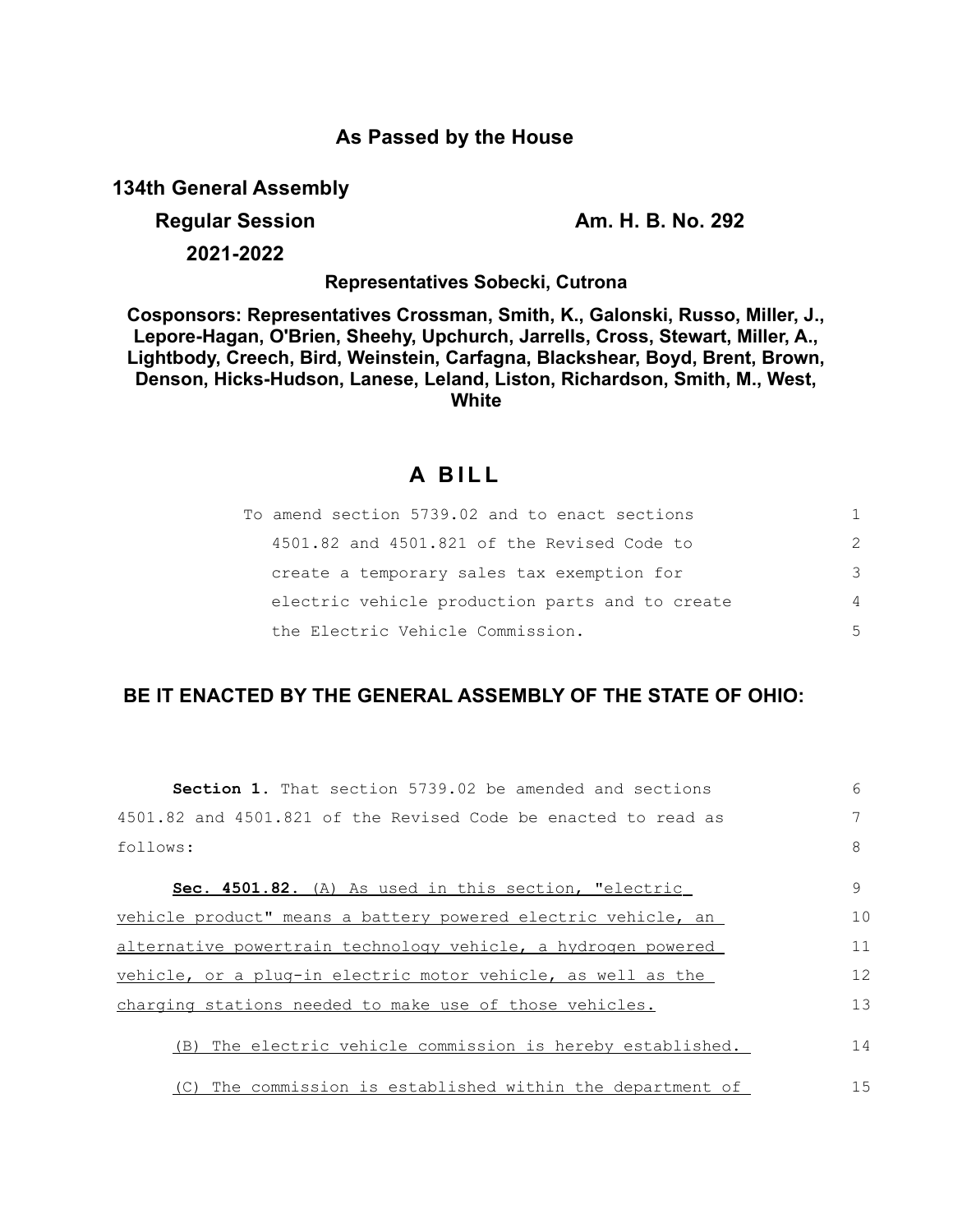| transportation, which shall provide administrative support to    | 16 |
|------------------------------------------------------------------|----|
| the commission as needed for the commission to carry out the     | 17 |
| responsibilities prescribed in this section and in section       | 18 |
| 4501.821 of the Revised Code.                                    | 19 |
| (D) The commission shall consist of the following members:       | 20 |
| (1) Two members of the senate, appointed by the president        | 21 |
| of the senate, one of whom shall be of the same political party  | 22 |
| as the president of the senate and one of whom shall be from a   | 23 |
| different political party;                                       | 24 |
| (2) Two members of the house of representatives, appointed       | 25 |
| by the speaker of the house of representatives, one of whom      | 26 |
| shall be of the same political party as the speaker of the house | 27 |
| of representatives and one of whom shall be from a different     | 28 |
| political party;                                                 | 29 |
| (3) Six members appointed by the governor, as follows:           | 30 |
| (a) One representative of local governments;                     | 31 |
| (b) One representative of organized labor operating in the       | 32 |
| automotive industry;                                             | 33 |
| (c) One representative of the automotive industry;               | 34 |
| (d) One representative of the Ohio automobile dealers            | 35 |
| association;                                                     | 36 |
| (e) One representative of the electric vehicle charging          | 37 |
| station manufacturing industry;                                  | 38 |
|                                                                  | 39 |
| (f) One representative of clean fuels Ohio.                      |    |
| (E)(1) A member of the commission appointed by the               | 40 |
| governor shall serve a four-year term. A member may be           | 41 |
| reappointed.                                                     | 42 |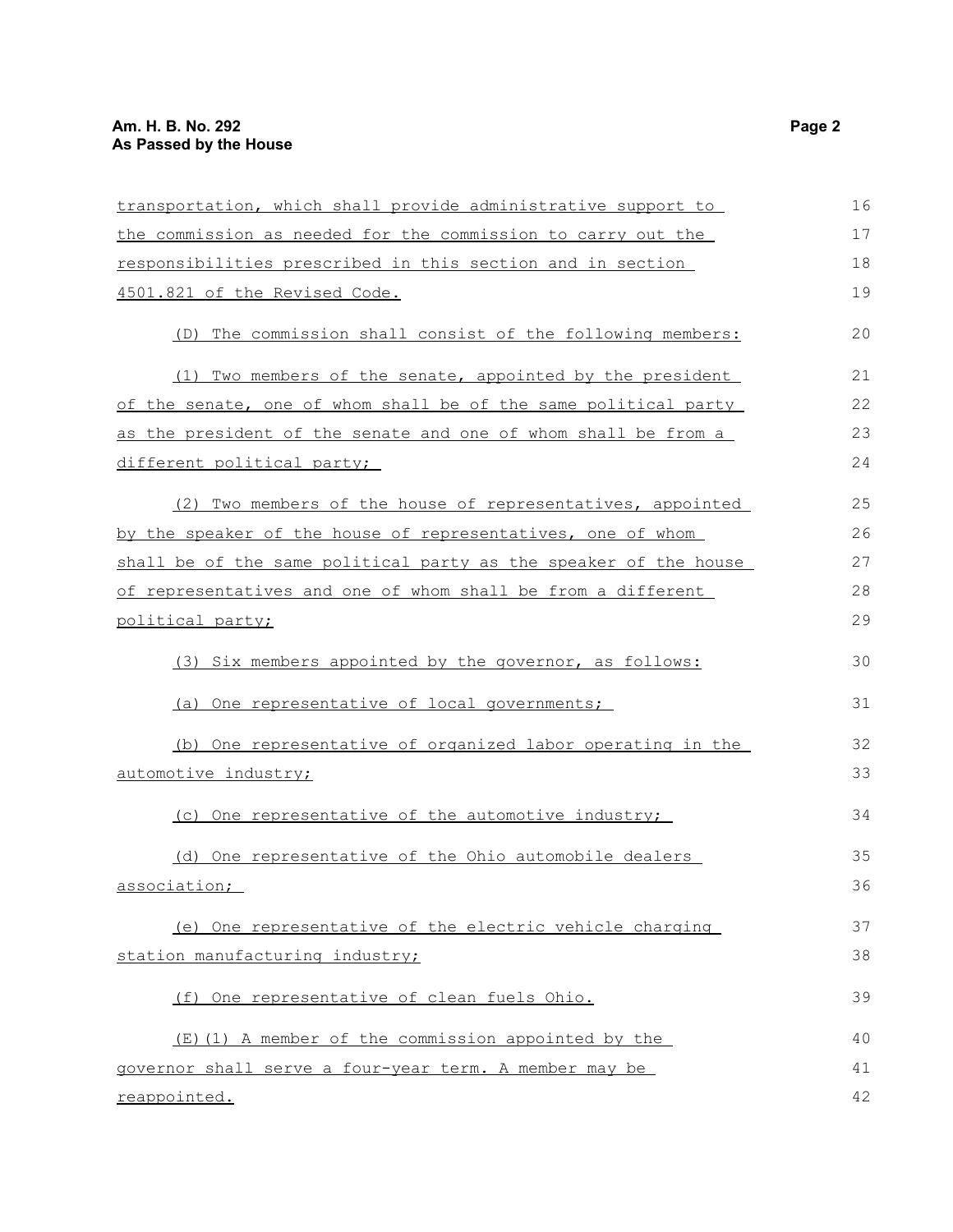| (2) The governor may remove a member appointed pursuant to        | 43 |
|-------------------------------------------------------------------|----|
| division (D) (3) of this section.                                 | 44 |
| (3) A vacancy created under division (E) (1) or (2) of this       | 45 |
| section shall be filled by the governor.                          | 46 |
| (F) (1) A member of the commission that is a member of the        | 47 |
| general assembly shall serve until the end of the member's        | 48 |
| current term of office in the general assembly expires or until   | 49 |
| the legislator is removed as a member of the commission by the    | 50 |
| president of the senate or the speaker of the house, as           | 51 |
| <u>applicable.</u>                                                | 52 |
| (2) The president of the senate may remove members of the         | 53 |
| commission who are appointed pursuant to division (D) (1) of this | 54 |
| section. The speaker of the house of representatives may remove   | 55 |
| a member appointed pursuant to division (D) (2) of this section.  | 56 |
| (3) A vacancy created under division (F) (1) of this              | 57 |
| section shall be filled in accordance with divisions (D) (1) or   | 58 |
| (2) of this section, as applicable. The term of a such a member   | 59 |
| shall be in accordance with division (F) (1) of this section.     | 60 |
| (G) Members of the commission shall be appointed not later        | 61 |
| than thirty days after the effective date of this section. The    | 62 |
| governor shall designate one of the members appointed under       | 63 |
| division (D) of this section to act as the chairperson of the     | 64 |
| commission and annually thereafter. The commission shall hold     | 65 |
| its initial meeting not later than thirty days after the last     | 66 |
| member is appointed. All subsequent meetings of the commission    | 67 |
| shall be held at the call of the chairperson. Five members of     | 68 |
| the commission constitute a quorum.                               | 69 |
| (H) The members of the commission shall serve without             | 70 |
| compensation but shall receive travel reimbursement at the same   | 71 |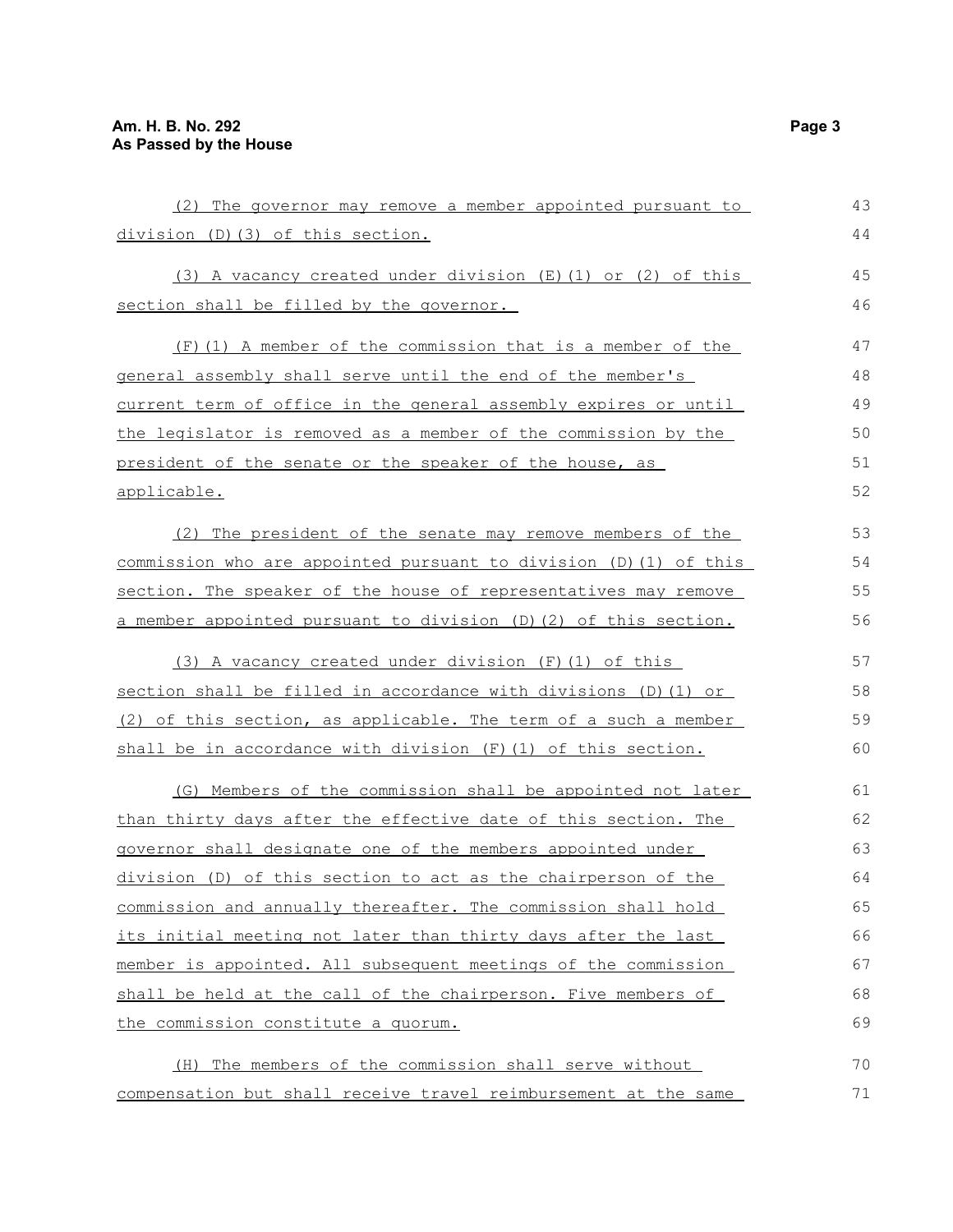| mileage rate allowed for the reimbursement of travel expenses of | 72 |
|------------------------------------------------------------------|----|
| state agents as provided by rule of the director of budget and   | 73 |
| management pursuant to division (B) of section 126.31 of the     | 74 |
| Revised Code.                                                    | 75 |
| Sec. 4501.821. (A) The electric vehicle commission               | 76 |
| established under section 4501.82 of the Revised Code shall be   | 77 |
| responsible for making all policy decisions relating to the      | 78 |
| evaluations, determinations, and other duties described in       | 79 |
| division (B) of this section and the report described in         | 80 |
| division (C) of this section.                                    | 81 |
| (B) The commission shall be responsible for all of the           | 82 |
| following:                                                       | 83 |
| (1) Evaluating the inventory of existing electric vehicle        | 84 |
| product facilities and production capability;                    | 85 |
| (2) Evaluating the inventory of skilled and non-skilled          | 86 |
| workers in the electric vehicle product industry;                | 87 |
| (3) Evaluating opportunities and needs for training within       | 88 |
| the electric vehicle product industry;                           | 89 |
| (4) Determining if training centers promoting careers in         | 90 |
| the electric vehicle product industry should be created or       | 91 |
| transitioned from traditional automotive industry training       | 92 |
| centers;                                                         | 93 |
| (5) Determining which traditional automotive industry            | 94 |
| facilities should be transitioned into electric vehicle product  | 95 |
| facilities;                                                      | 96 |
| (6) Identifying and evaluating opportunities for growth          | 97 |
| within the electric vehicle product industry;                    | 98 |
| (7) Identifying and documenting results from previous            | 99 |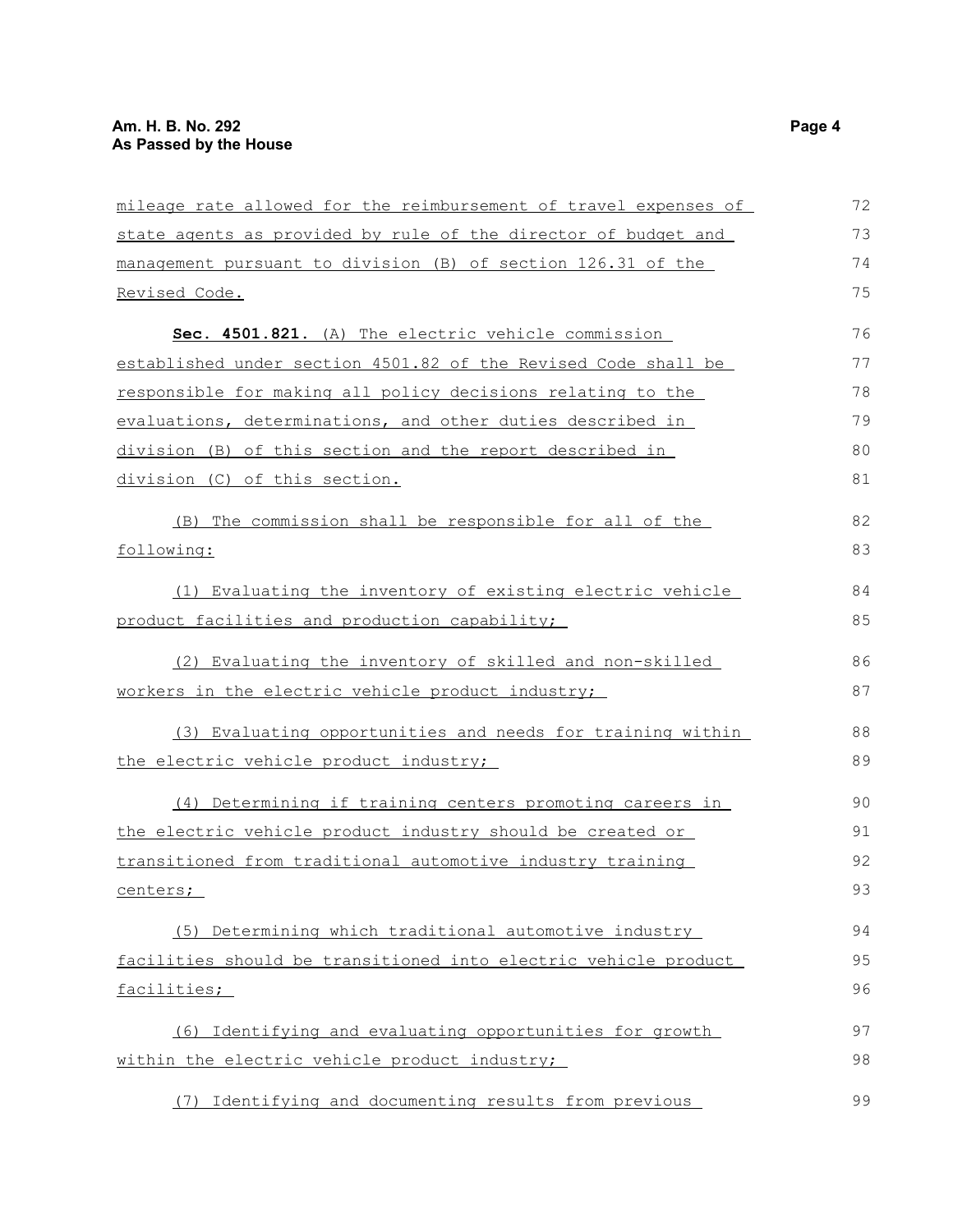| instances of retooling and transforming manufacturing facilities | 100 |
|------------------------------------------------------------------|-----|
| in the automotive industry;                                      | 101 |
| (8) Identifying opportunities for research and development       | 102 |
| within the electric vehicle product industry;                    | 103 |
| (9) Evaluating the effectiveness of the tax exemption for        | 104 |
| electric vehicle products created under section 5739.02 of the   | 105 |
| Revised Code;                                                    | 106 |
| (10) Tracking employment data from the electric vehicle          | 107 |
| product industry, including job growth or contraction figures,   | 108 |
| wages paid, and other factors related to employment.             | 109 |
| (C) The commission shall annually make a report to the           | 110 |
| department of transportation, the president of the senate, the   | 111 |
| minority leader of the senate, the speaker of the house of       | 112 |
| representatives, and the minority leader of the house of         | 113 |
| representatives. The report shall include a description of all   | 114 |
| activities undertaken by the commission during the prior year.   | 115 |
| The report shall be in an electronic format and shall be         | 116 |
| delivered no later than the thirtieth day of September.          | 117 |
| (D) The commission may adopt rules in accordance with            | 118 |
| Chapter 119. of the Revised Code as necessary to carry out the   | 119 |
| requirements of this section and section 4501.82 of the Revised  | 120 |
| Code.                                                            | 121 |
| Sec. 5739.02. For the purpose of providing revenue with          | 122 |
| which to meet the needs of the state, for the use of the general | 123 |
| revenue fund of the state for the nurnose of securing a          | 124 |

revenue fund of the state, for the purpose of securing a thorough and efficient system of common schools throughout the state, for the purpose of affording revenues, in addition to those from general property taxes, permitted under constitutional limitations, and from other sources, for the 124 125 126 127 128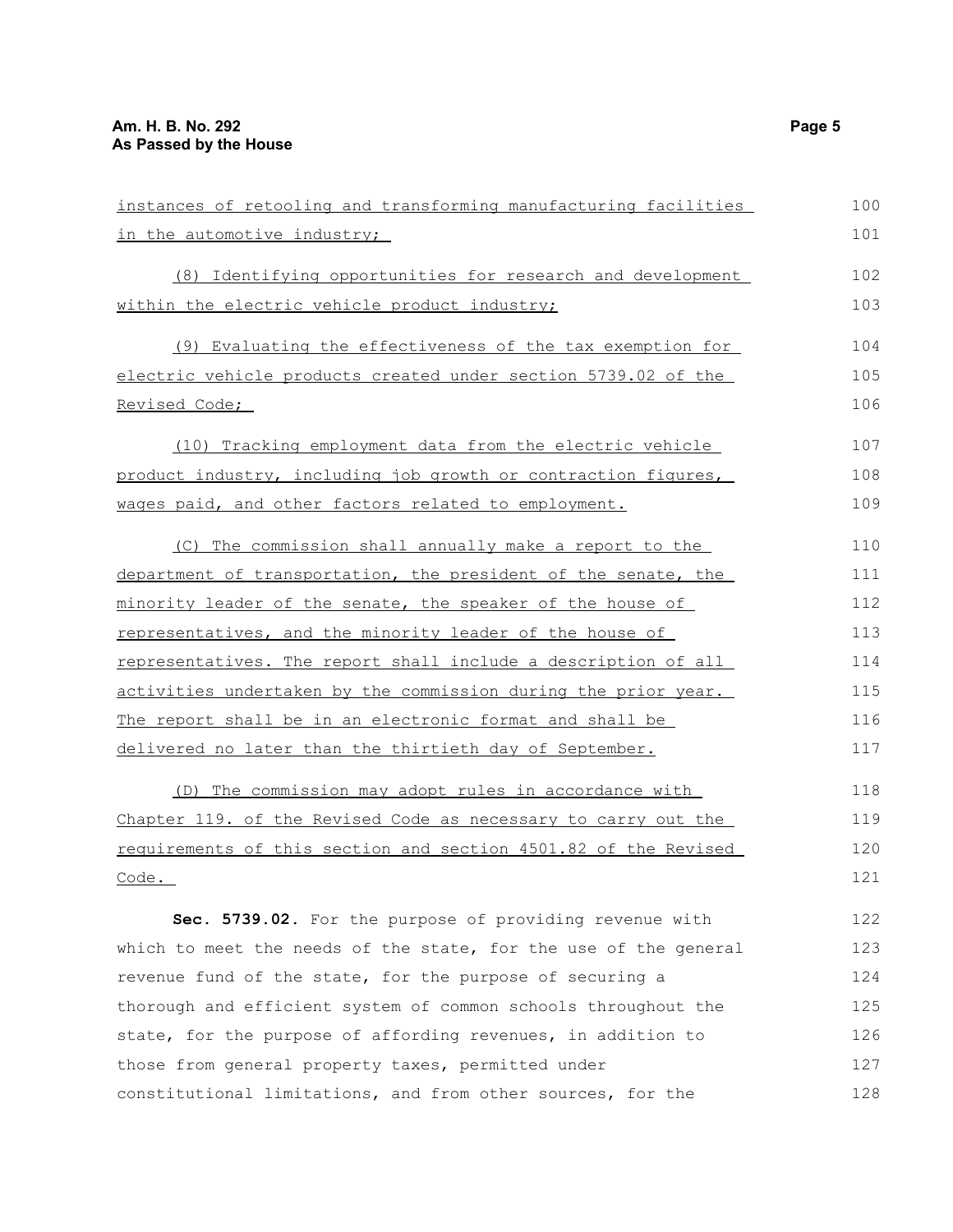support of local governmental functions, and for the purpose of reimbursing the state for the expense of administering this chapter, an excise tax is hereby levied on each retail sale made in this state. 129 130 131 132

(A)(1) The tax shall be collected as provided in section 5739.025 of the Revised Code. The rate of the tax shall be five and three-fourths per cent. The tax applies and is collectible when the sale is made, regardless of the time when the price is paid or delivered.

(2) In the case of the lease or rental, with a fixed term of more than thirty days or an indefinite term with a minimum period of more than thirty days, of any motor vehicles designed by the manufacturer to carry a load of not more than one ton, watercraft, outboard motor, or aircraft, or of any tangible personal property, other than motor vehicles designed by the manufacturer to carry a load of more than one ton, to be used by the lessee or renter primarily for business purposes, the tax shall be collected by the vendor at the time the lease or rental is consummated and shall be calculated by the vendor on the basis of the total amount to be paid by the lessee or renter under the lease agreement. If the total amount of the consideration for the lease or rental includes amounts that are not calculated at the time the lease or rental is executed, the tax shall be calculated and collected by the vendor at the time such amounts are billed to the lessee or renter. In the case of an open-end lease or rental, the tax shall be calculated by the vendor on the basis of the total amount to be paid during the initial fixed term of the lease or rental, and for each subsequent renewal period as it comes due. As used in this division, "motor vehicle" has the same meaning as in section 4501.01 of the Revised Code, and "watercraft" includes an 138 139 140 141 142 143 144 145 146 147 148 149 150 151 152 153 154 155 156 157 158 159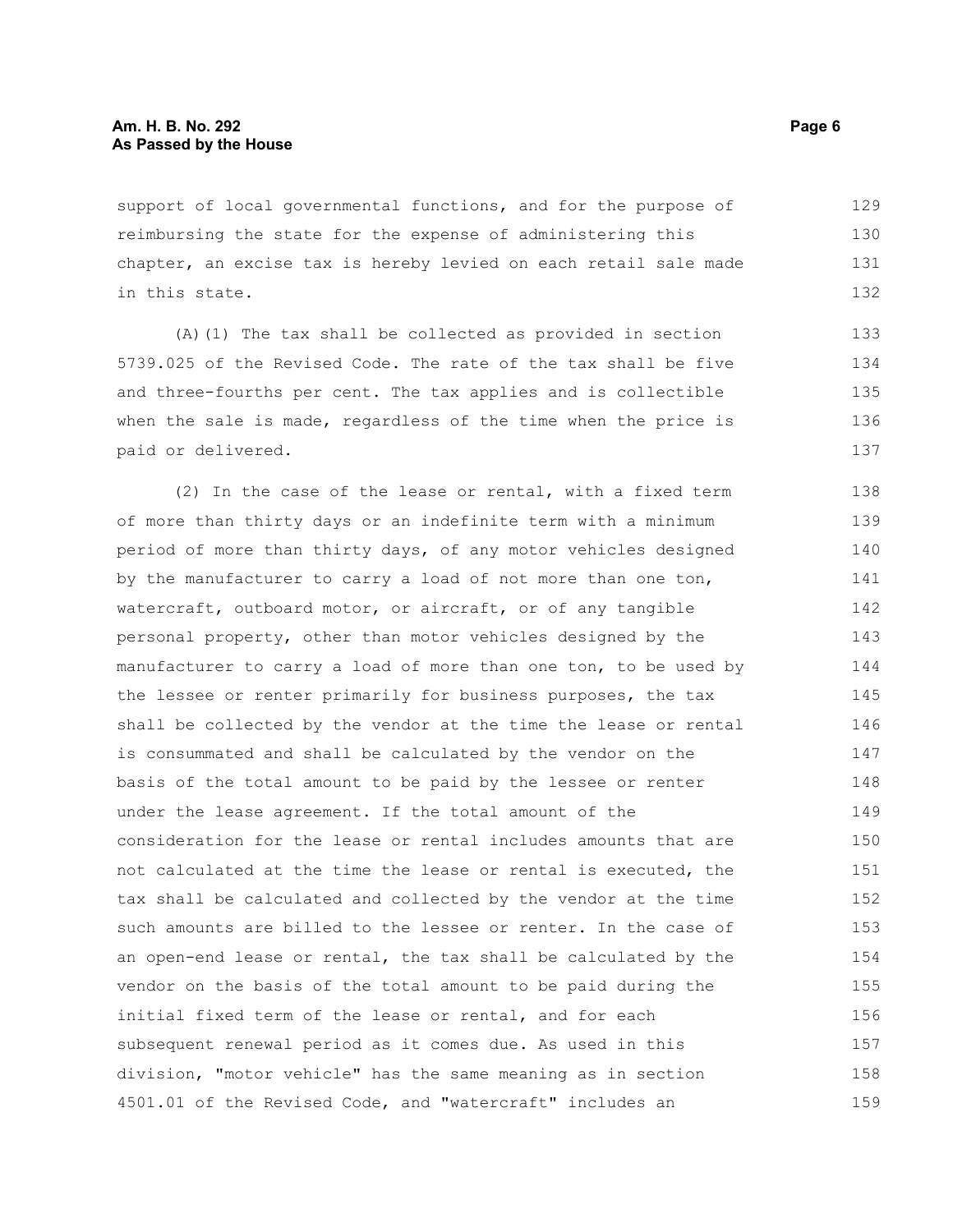outdrive unit attached to the watercraft.

A lease with a renewal clause and a termination penalty or similar provision that applies if the renewal clause is not exercised is presumed to be a sham transaction. In such a case, the tax shall be calculated and paid on the basis of the entire length of the lease period, including any renewal periods, until the termination penalty or similar provision no longer applies. The taxpayer shall bear the burden, by a preponderance of the evidence, that the transaction or series of transactions is not a sham transaction. 161 162 163 164 165 166 167 168 169

(3) Except as provided in division (A)(2) of this section, in the case of a sale, the price of which consists in whole or in part of the lease or rental of tangible personal property, the tax shall be measured by the installments of that lease or rental. 170 171 172 173 174

(4) In the case of a sale of a physical fitness facility service or recreation and sports club service, the price of which consists in whole or in part of a membership for the receipt of the benefit of the service, the tax applicable to the sale shall be measured by the installments thereof. 175 176 177 178 179

(B) The tax does not apply to the following: 180

(1) Sales to the state or any of its political subdivisions, or to any other state or its political subdivisions if the laws of that state exempt from taxation sales made to this state and its political subdivisions; 181 182 183 184

(2) Sales of food for human consumption off the premises where sold; 185 186

(3) Sales of food sold to students only in a cafeteria, dormitory, fraternity, or sorority maintained in a private, 187 188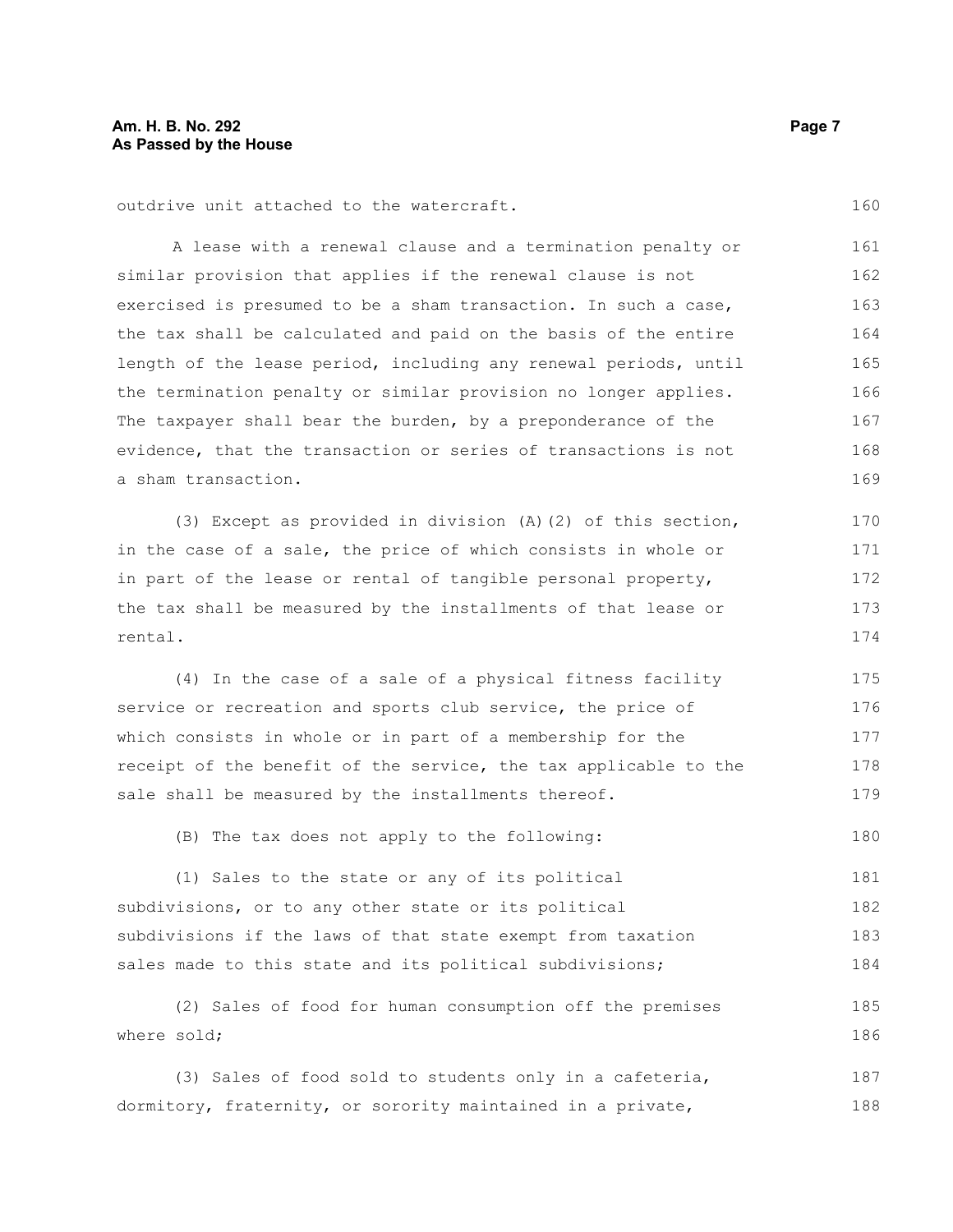public, or parochial school, college, or university; (4) Sales of newspapers and sales or transfers of magazines distributed as controlled circulation publications; (5) The furnishing, preparing, or serving of meals without charge by an employer to an employee provided the employer records the meals as part compensation for services performed or work done; (6)(a) Sales of motor fuel upon receipt, use, distribution, or sale of which in this state a tax is imposed by the law of this state, but this exemption shall not apply to the sale of motor fuel on which a refund of the tax is allowable under division (A) of section 5735.14 of the Revised Code; and the tax commissioner may deduct the amount of tax levied by this section applicable to the price of motor fuel when granting a refund of motor fuel tax pursuant to division (A) of section 5735.14 of the Revised Code and shall cause the amount deducted to be paid into the general revenue fund of this state; (b) Sales of motor fuel other than that described in 189 190 191 192 193 194 195 196 197 198 199 200 201 202 203 204 205 206

division (B)(6)(a) of this section and used for powering a refrigeration unit on a vehicle other than one used primarily to provide comfort to the operator or occupants of the vehicle. 207 208 209

(7) Sales of natural gas by a natural gas company or municipal gas utility, of water by a water-works company, or of steam by a heating company, if in each case the thing sold is delivered to consumers through pipes or conduits, and all sales of communications services by a telegraph company, all terms as defined in section 5727.01 of the Revised Code, and sales of electricity delivered through wires; 210 211 212 213 214 215 216

(8) Casual sales by a person, or auctioneer employed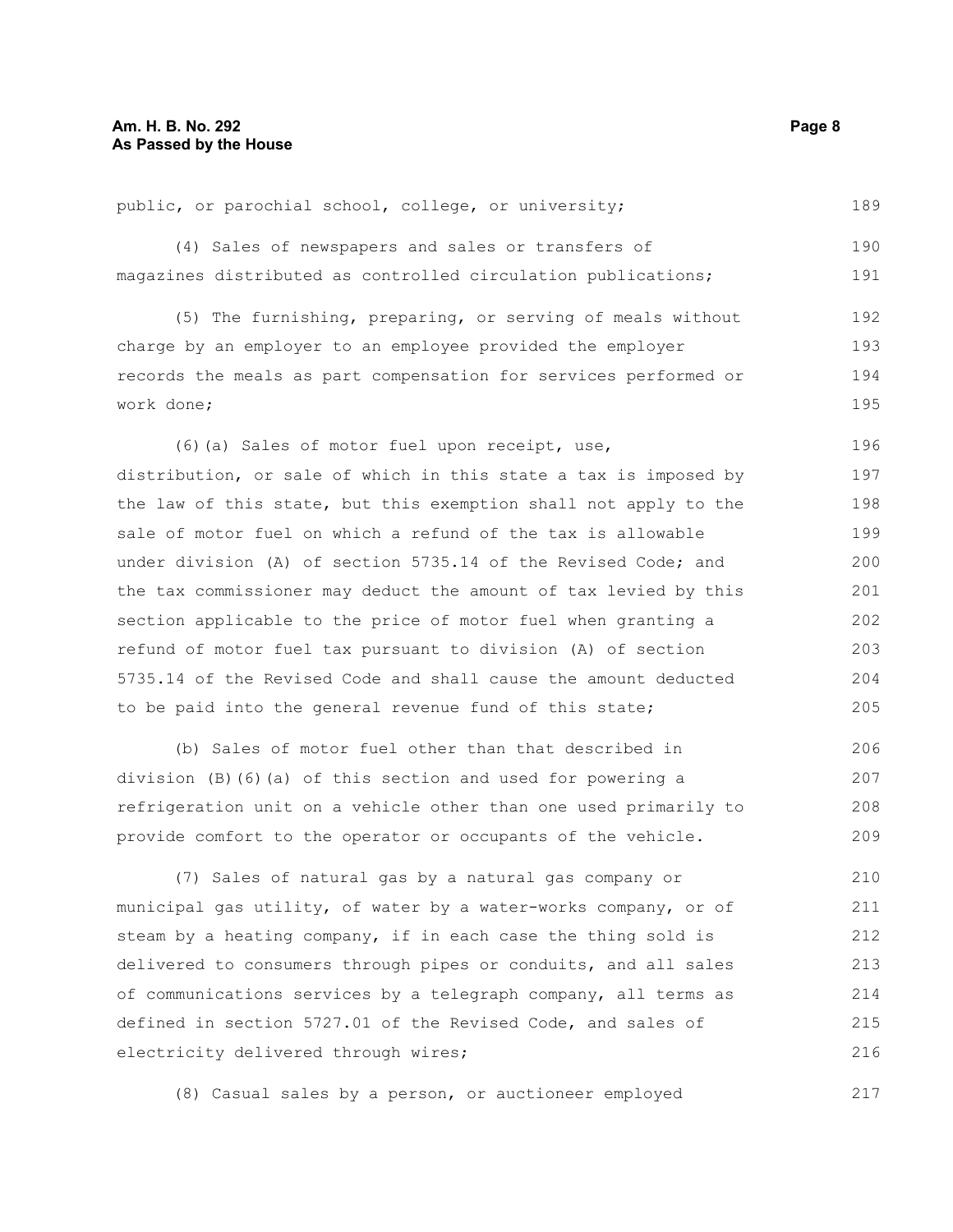#### **Am. H. B. No. 292 Page 9 As Passed by the House**

directly by the person to conduct such sales, except as to such sales of motor vehicles, watercraft or outboard motors required to be titled under section 1548.06 of the Revised Code, watercraft documented with the United States coast guard, snowmobiles, and all-purpose vehicles as defined in section 4519.01 of the Revised Code; 218 219 220 221 222 223

(9)(a) Sales of services or tangible personal property, other than motor vehicles, mobile homes, and manufactured homes, by churches, organizations exempt from taxation under section 501(c)(3) of the Internal Revenue Code of 1986, or nonprofit organizations operated exclusively for charitable purposes as defined in division (B)(12) of this section, provided that the number of days on which such tangible personal property or services, other than items never subject to the tax, are sold does not exceed six in any calendar year, except as otherwise provided in division (B)(9)(b) of this section. If the number of days on which such sales are made exceeds six in any calendar year, the church or organization shall be considered to be engaged in business and all subsequent sales by it shall be subject to the tax. In counting the number of days, all sales by groups within a church or within an organization shall be considered to be sales of that church or organization. 224 225 226 227 228 229 230 231 232 233 234 235 236 237 238 239

(b) The limitation on the number of days on which taxexempt sales may be made by a church or organization under division (B)(9)(a) of this section does not apply to sales made by student clubs and other groups of students of a primary or secondary school, or a parent-teacher association, booster group, or similar organization that raises money to support or fund curricular or extracurricular activities of a primary or secondary school. 240 241 242 243 244 245 246 247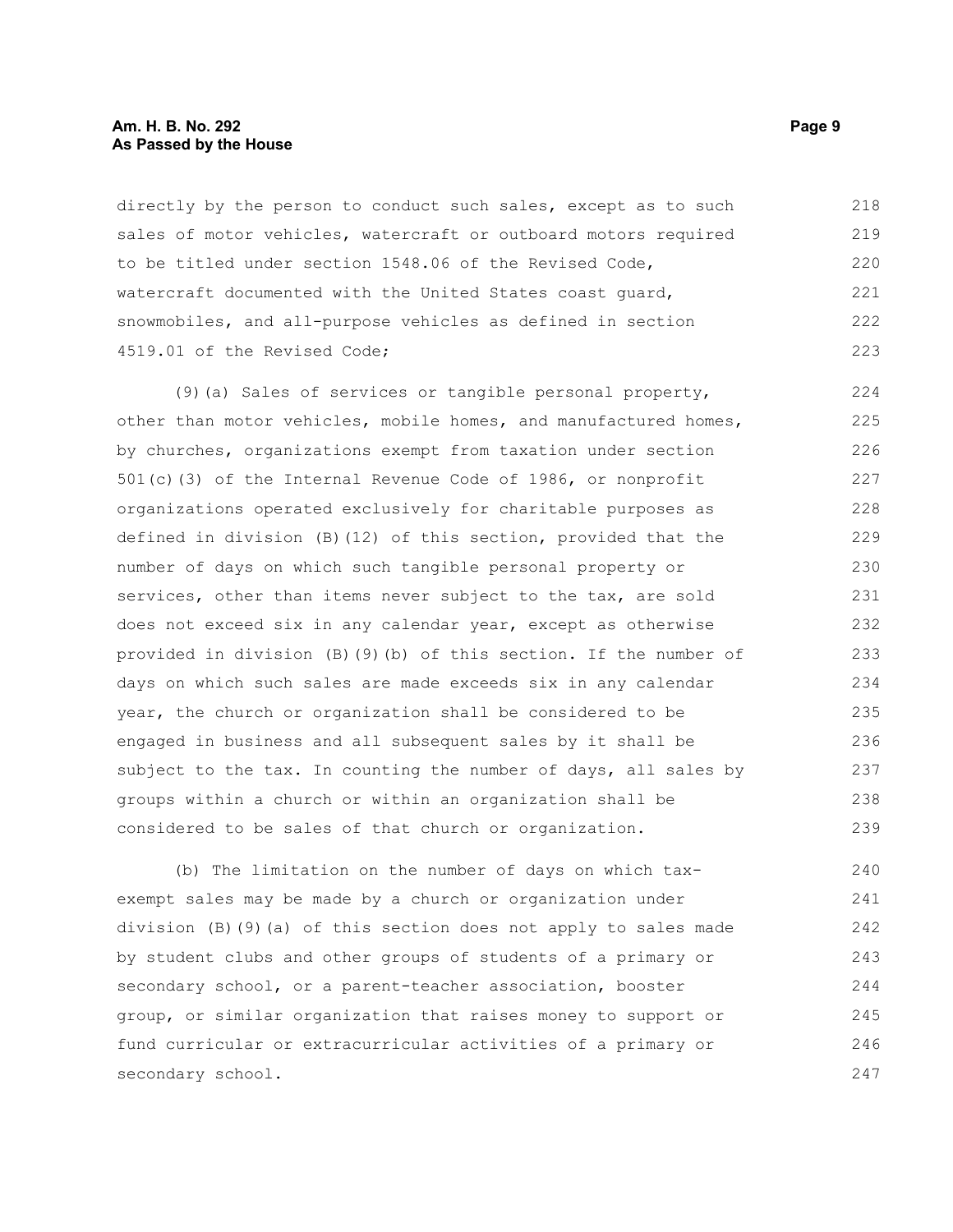### **Am. H. B. No. 292 Page 10 As Passed by the House**

(c) Divisions (B)(9)(a) and (b) of this section do not apply to sales by a noncommercial educational radio or television broadcasting station. 248 249 250

(10) Sales not within the taxing power of this state under the Constitution or laws of the United States or the Constitution of this state; 251 252 253

(11) Except for transactions that are sales under division (B)(3)(r) of section 5739.01 of the Revised Code, the transportation of persons or property, unless the transportation is by a private investigation and security service; 254 255 256 257

(12) Sales of tangible personal property or services to churches, to organizations exempt from taxation under section 501(c)(3) of the Internal Revenue Code of 1986, and to any other nonprofit organizations operated exclusively for charitable purposes in this state, no part of the net income of which inures to the benefit of any private shareholder or individual, and no substantial part of the activities of which consists of carrying on propaganda or otherwise attempting to influence legislation; sales to offices administering one or more homes for the aged or one or more hospital facilities exempt under section 140.08 of the Revised Code; and sales to organizations described in division (D) of section 5709.12 of the Revised Code. 258 259 260 261 262 263 264 265 266 267 268 269 270

"Charitable purposes" means the relief of poverty; the improvement of health through the alleviation of illness, disease, or injury; the operation of an organization exclusively for the provision of professional, laundry, printing, and purchasing services to hospitals or charitable institutions; the operation of a home for the aged, as defined in section 5701.13 of the Revised Code; the operation of a radio or television 271 272 273 274 275 276 277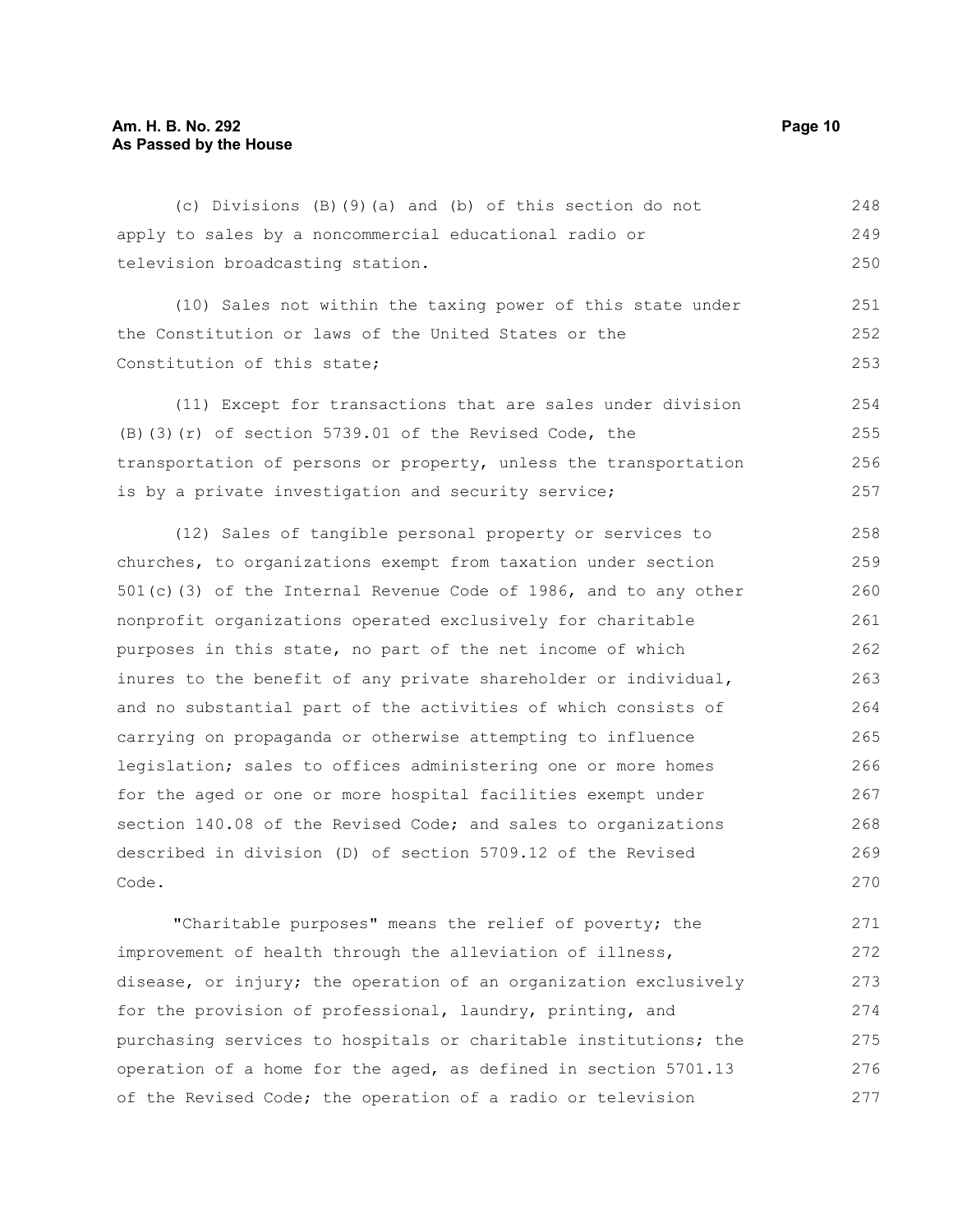broadcasting station that is licensed by the federal communications commission as a noncommercial educational radio or television station; the operation of a nonprofit animal adoption service or a county humane society; the promotion of education by an institution of learning that maintains a faculty of qualified instructors, teaches regular continuous courses of study, and confers a recognized diploma upon completion of a specific curriculum; the operation of a parent-teacher association, booster group, or similar organization primarily engaged in the promotion and support of the curricular or extracurricular activities of a primary or secondary school; the operation of a community or area center in which presentations in music, dramatics, the arts, and related fields are made in order to foster public interest and education therein; the production of performances in music, dramatics, and the arts; or the promotion of education by an organization engaged in carrying on research in, or the dissemination of, scientific and technological knowledge and information primarily for the public. 278 279 280 281 282 283 284 285 286 287 288 289 290 291 292 293 294 295 296

Nothing in this division shall be deemed to exempt sales to any organization for use in the operation or carrying on of a trade or business, or sales to a home for the aged for use in the operation of independent living facilities as defined in division (A) of section 5709.12 of the Revised Code. 297 298 299 300 301

(13) Building and construction materials and services sold to construction contractors for incorporation into a structure or improvement to real property under a construction contract with this state or a political subdivision of this state, or with the United States government or any of its agencies; building and construction materials and services sold to construction contractors for incorporation into a structure or 302 303 304 305 306 307 308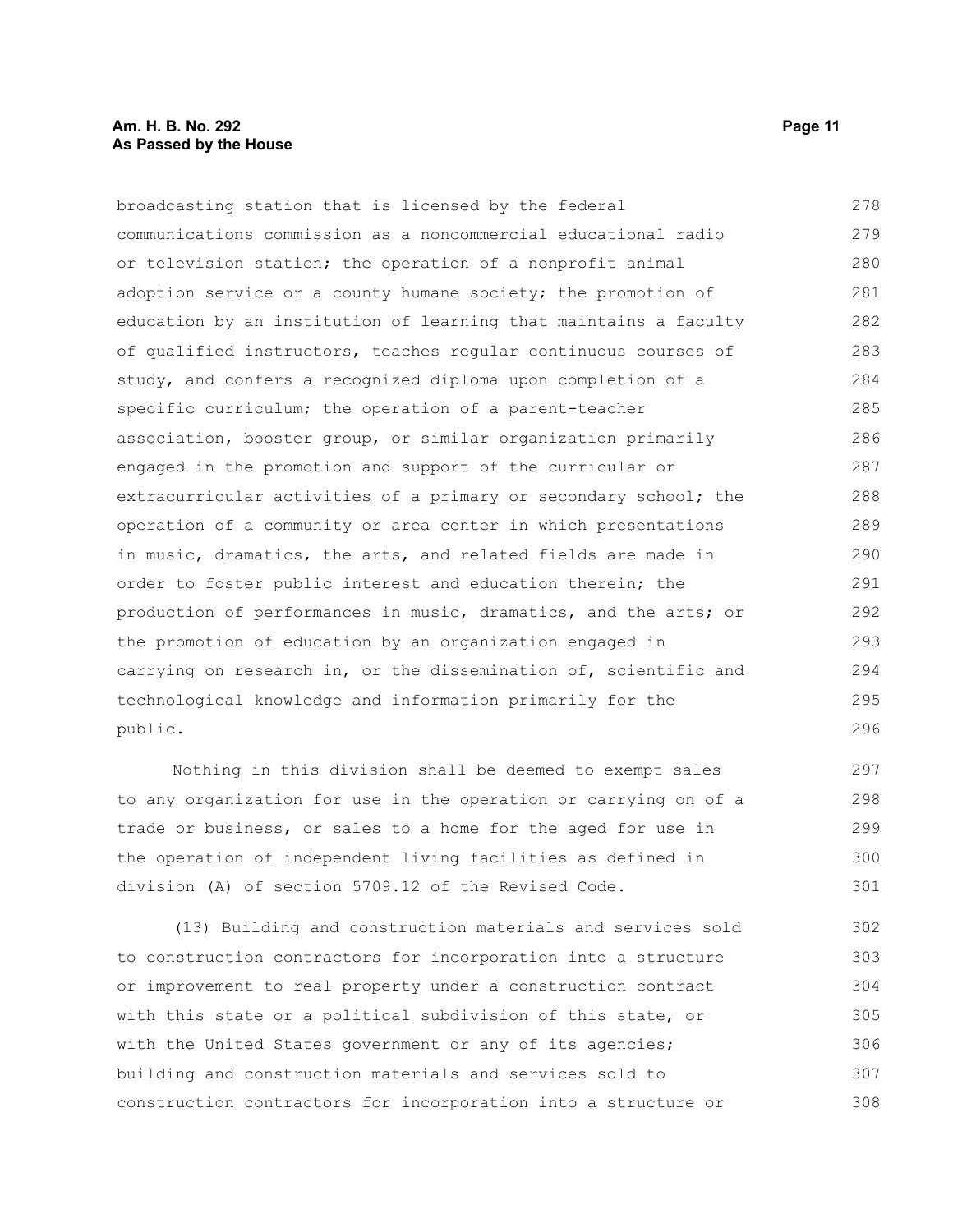### **Am. H. B. No. 292 Page 12 As Passed by the House**

improvement to real property that are accepted for ownership by this state or any of its political subdivisions, or by the United States government or any of its agencies at the time of completion of the structures or improvements; building and construction materials sold to construction contractors for incorporation into a horticulture structure or livestock structure for a person engaged in the business of horticulture or producing livestock; building materials and services sold to a construction contractor for incorporation into a house of public worship or religious education, or a building used exclusively for charitable purposes under a construction contract with an organization whose purpose is as described in division (B)(12) of this section; building materials and services sold to a construction contractor for incorporation into a building under a construction contract with an organization exempt from taxation under section 501(c)(3) of the Internal Revenue Code of 1986 when the building is to be used exclusively for the organization's exempt purposes; building and construction materials sold for incorporation into the original construction of a sports facility under section 307.696 of the Revised Code; building and construction materials and services sold to a construction contractor for incorporation into real property outside this state if such materials and services, when sold to a construction contractor in the state in which the real property is located for incorporation into real property in that state, would be exempt from a tax on sales levied by that state; building and construction materials for incorporation into a transportation facility pursuant to a public-private agreement entered into under sections 5501.70 to 5501.83 of the Revised Code; and, until one calendar year after the construction of a convention center that qualifies for property tax exemption under section 5709.084 of the Revised Code is completed, 309 310 311 312 313 314 315 316 317 318 319 320 321 322 323 324 325 326 327 328 329 330 331 332 333 334 335 336 337 338 339 340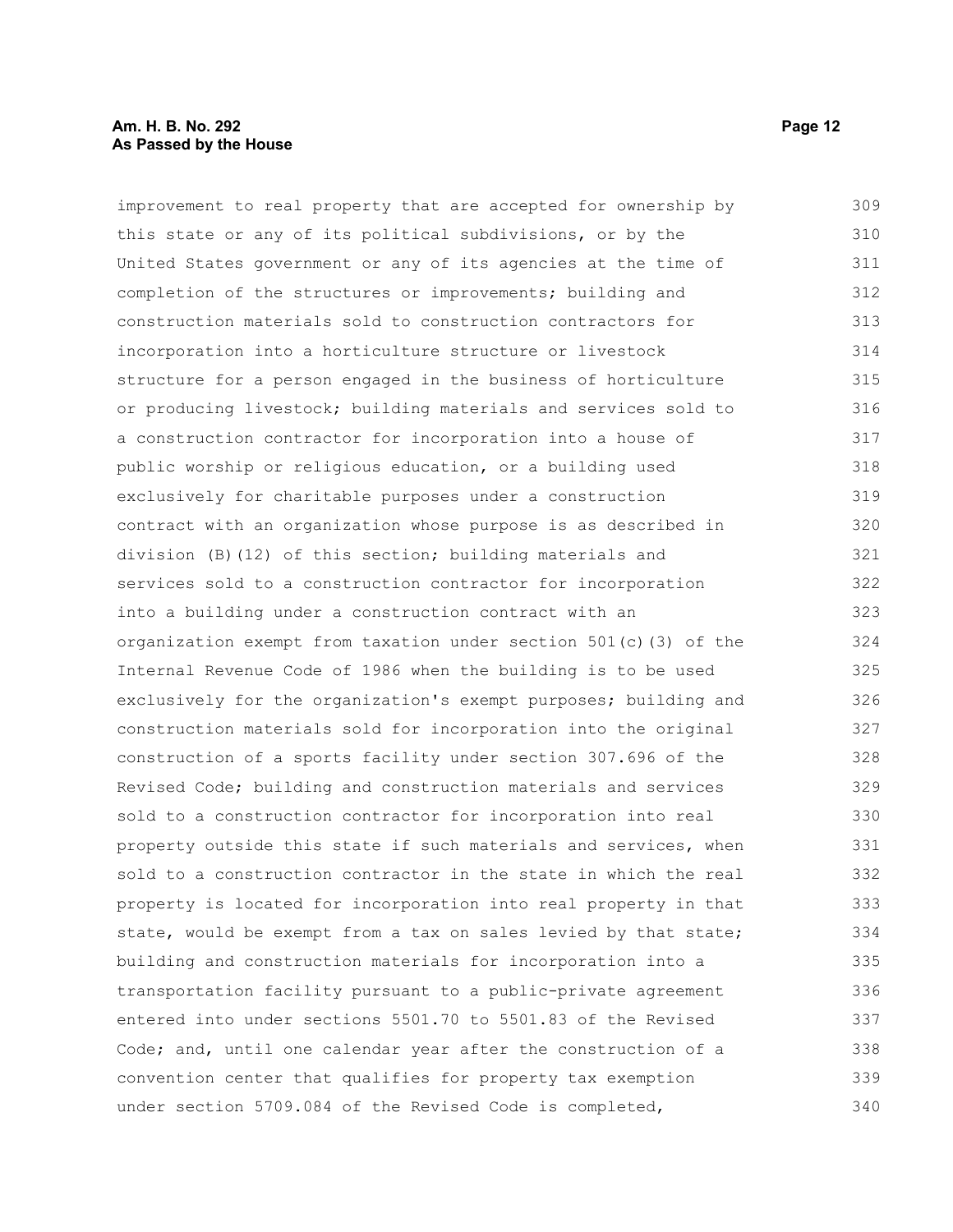building and construction materials and services sold to a construction contractor for incorporation into the real property comprising that convention center; 341 342 343

(14) Sales of ships or vessels or rail rolling stock used or to be used principally in interstate or foreign commerce, and repairs, alterations, fuel, and lubricants for such ships or vessels or rail rolling stock; 344 345 346 347

(15) Sales to persons primarily engaged in any of the activities mentioned in division  $(B)$  (42)(a), (g), or (h) of this section, to persons engaged in making retail sales, or to persons who purchase for sale from a manufacturer tangible personal property that was produced by the manufacturer in accordance with specific designs provided by the purchaser, of packages, including material, labels, and parts for packages, and of machinery, equipment, and material for use primarily in packaging tangible personal property produced for sale, including any machinery, equipment, and supplies used to make labels or packages, to prepare packages or products for labeling, or to label packages or products, by or on the order of the person doing the packaging, or sold at retail. "Packages" includes bags, baskets, cartons, crates, boxes, cans, bottles, bindings, wrappings, and other similar devices and containers, but does not include motor vehicles or bulk tanks, trailers, or similar devices attached to motor vehicles. "Packaging" means placing in a package. Division (B)(15) of this section does not apply to persons engaged in highway transportation for hire. 348 349 350 351 352 353 354 355 356 357 358 359 360 361 362 363 364 365 366

(16) Sales of food to persons using supplemental nutrition assistance program benefits to purchase the food. As used in this division, "food" has the same meaning as in 7 U.S.C. 2012 and federal regulations adopted pursuant to the Food and 367 368 369 370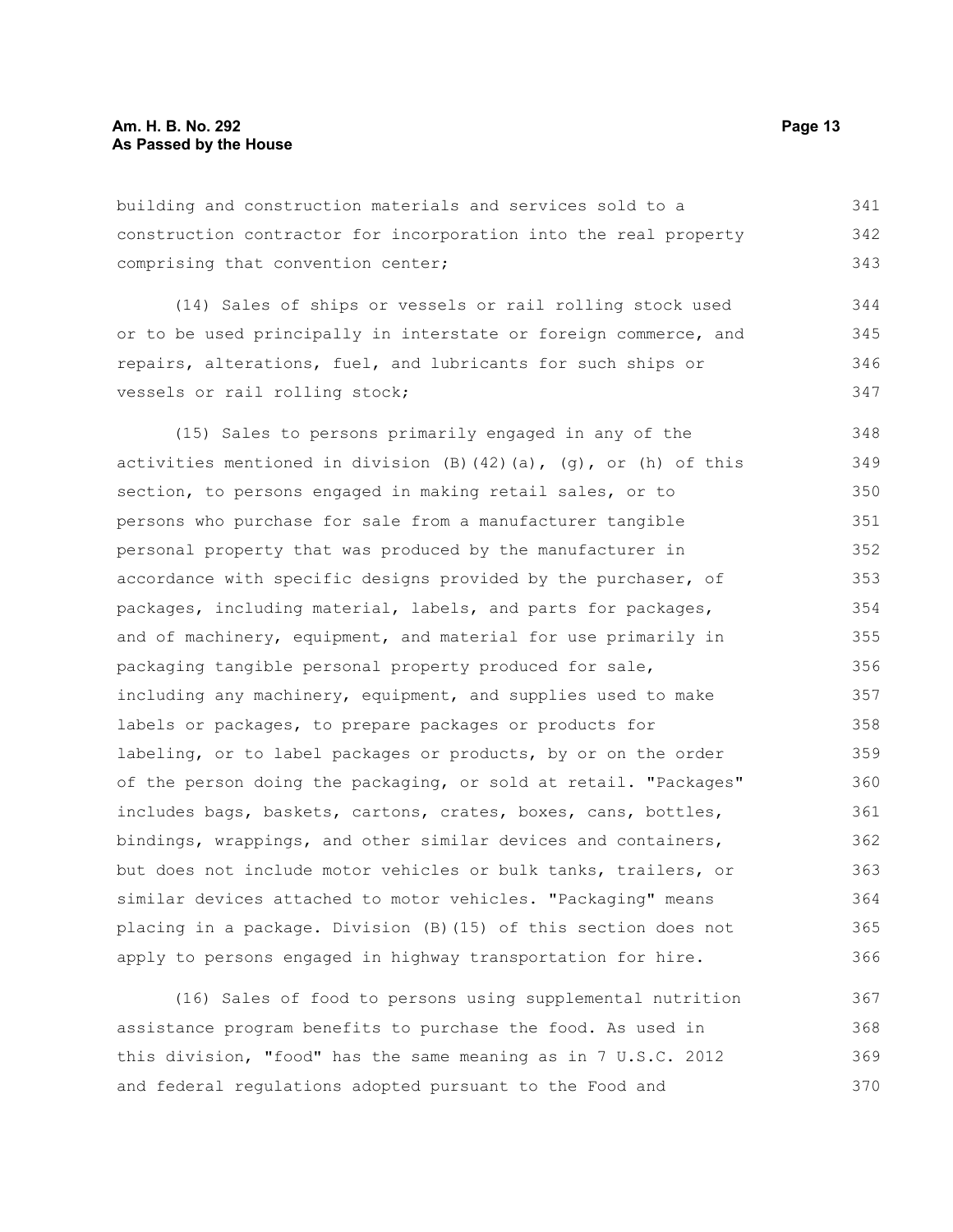Nutrition Act of 2008.

(17) Sales to persons engaged in farming, agriculture, horticulture, or floriculture, of tangible personal property for use or consumption primarily in the production by farming, agriculture, horticulture, or floriculture of other tangible personal property for use or consumption primarily in the production of tangible personal property for sale by farming, agriculture, horticulture, or floriculture; or material and parts for incorporation into any such tangible personal property for use or consumption in production; and of tangible personal property for such use or consumption in the conditioning or holding of products produced by and for such use, consumption, or sale by persons engaged in farming, agriculture, horticulture, or floriculture, except where such property is incorporated into real property; 372 373 374 375 376 377 378 379 380 381 382 383 384 385

(18) Sales of drugs for a human being that may be dispensed only pursuant to a prescription; insulin as recognized in the official United States pharmacopoeia; urine and blood testing materials when used by diabetics or persons with hypoglycemia to test for glucose or acetone; hypodermic syringes and needles when used by diabetics for insulin injections; epoetin alfa when purchased for use in the treatment of persons with medical disease; hospital beds when purchased by hospitals, nursing homes, or other medical facilities; and medical oxygen and medical oxygen-dispensing equipment when purchased by hospitals, nursing homes, or other medical facilities; 386 387 388 389 390 391 392 393 394 395 396

(19) Sales of prosthetic devices, durable medical equipment for home use, or mobility enhancing equipment, when made pursuant to a prescription and when such devices or equipment are for use by a human being. 397 398 399 400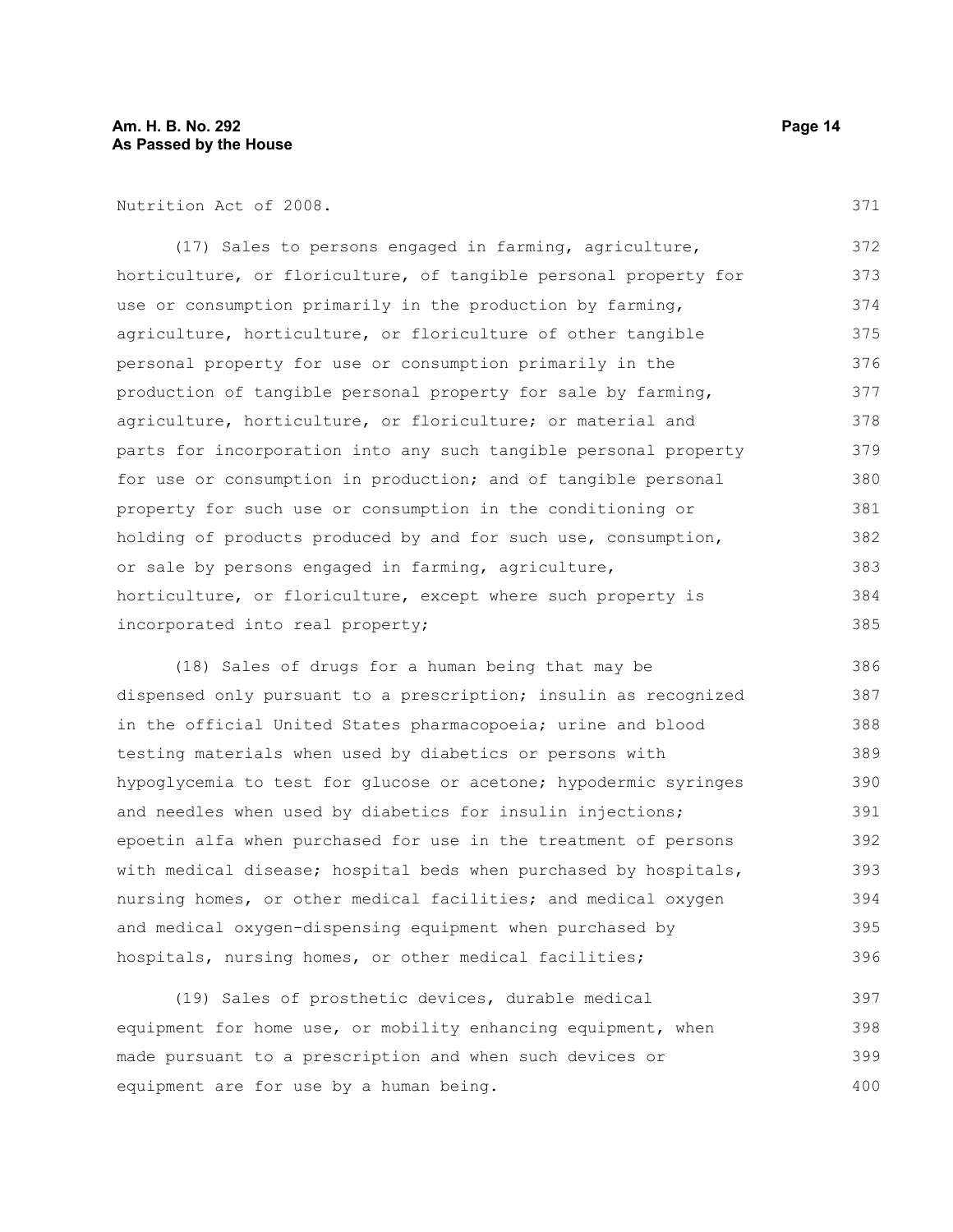### **Am. H. B. No. 292 Page 15 As Passed by the House**

(20) Sales of emergency and fire protection vehicles and equipment to nonprofit organizations for use solely in providing fire protection and emergency services, including trauma care and emergency medical services, for political subdivisions of the state; 401 402 403 404 405

(21) Sales of tangible personal property manufactured in this state, if sold by the manufacturer in this state to a retailer for use in the retail business of the retailer outside of this state and if possession is taken from the manufacturer by the purchaser within this state for the sole purpose of immediately removing the same from this state in a vehicle owned by the purchaser; 406 407 408 409 410 411 412

(22) Sales of services provided by the state or any of its political subdivisions, agencies, instrumentalities, institutions, or authorities, or by governmental entities of the state or any of its political subdivisions, agencies, instrumentalities, institutions, or authorities; 413 414 415 416 417

(23) Sales of motor vehicles to nonresidents of this state under the circumstances described in division (B) of section 5739.029 of the Revised Code; 418 419 420

(24) Sales to persons engaged in the preparation of eggs for sale of tangible personal property used or consumed directly in such preparation, including such tangible personal property used for cleaning, sanitizing, preserving, grading, sorting, and classifying by size; packages, including material and parts for packages, and machinery, equipment, and material for use in packaging eggs for sale; and handling and transportation equipment and parts therefor, except motor vehicles licensed to operate on public highways, used in intraplant or interplant transfers or shipment of eggs in the process of preparation for 421 422 423 424 425 426 427 428 429 430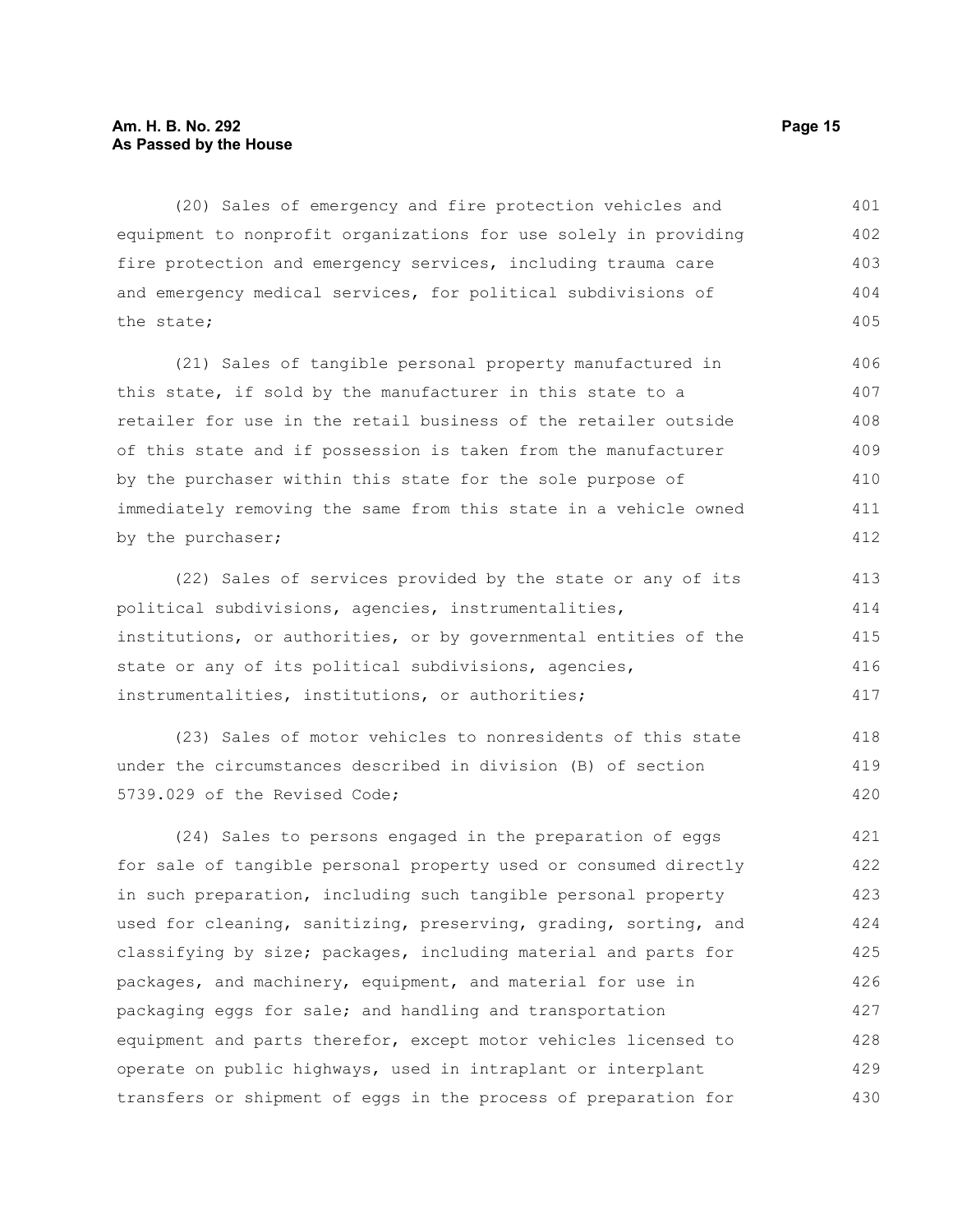sale, when the plant or plants within or between which such transfers or shipments occur are operated by the same person. "Packages" includes containers, cases, baskets, flats, fillers, filler flats, cartons, closure materials, labels, and labeling materials, and "packaging" means placing therein. (25)(a) Sales of water to a consumer for residential use; 431 432 433 434 435 436

(b) Sales of water by a nonprofit corporation engaged exclusively in the treatment, distribution, and sale of water to consumers, if such water is delivered to consumers through pipes or tubing. 437 438 439 440

(26) Fees charged for inspection or reinspection of motor vehicles under section 3704.14 of the Revised Code; 441 442

(27) Sales to persons licensed to conduct a food service operation pursuant to section 3717.43 of the Revised Code, of tangible personal property primarily used directly for the following: 443 444 445 446

(a) To prepare food for human consumption for sale; 447

(b) To preserve food that has been or will be prepared for human consumption for sale by the food service operator, not including tangible personal property used to display food for selection by the consumer; 448 449 450 451

(c) To clean tangible personal property used to prepare or serve food for human consumption for sale. 452 453

(28) Sales of animals by nonprofit animal adoption services or county humane societies; 454 455

(29) Sales of services to a corporation described in division (A) of section 5709.72 of the Revised Code, and sales of tangible personal property that qualifies for exemption from 456 457 458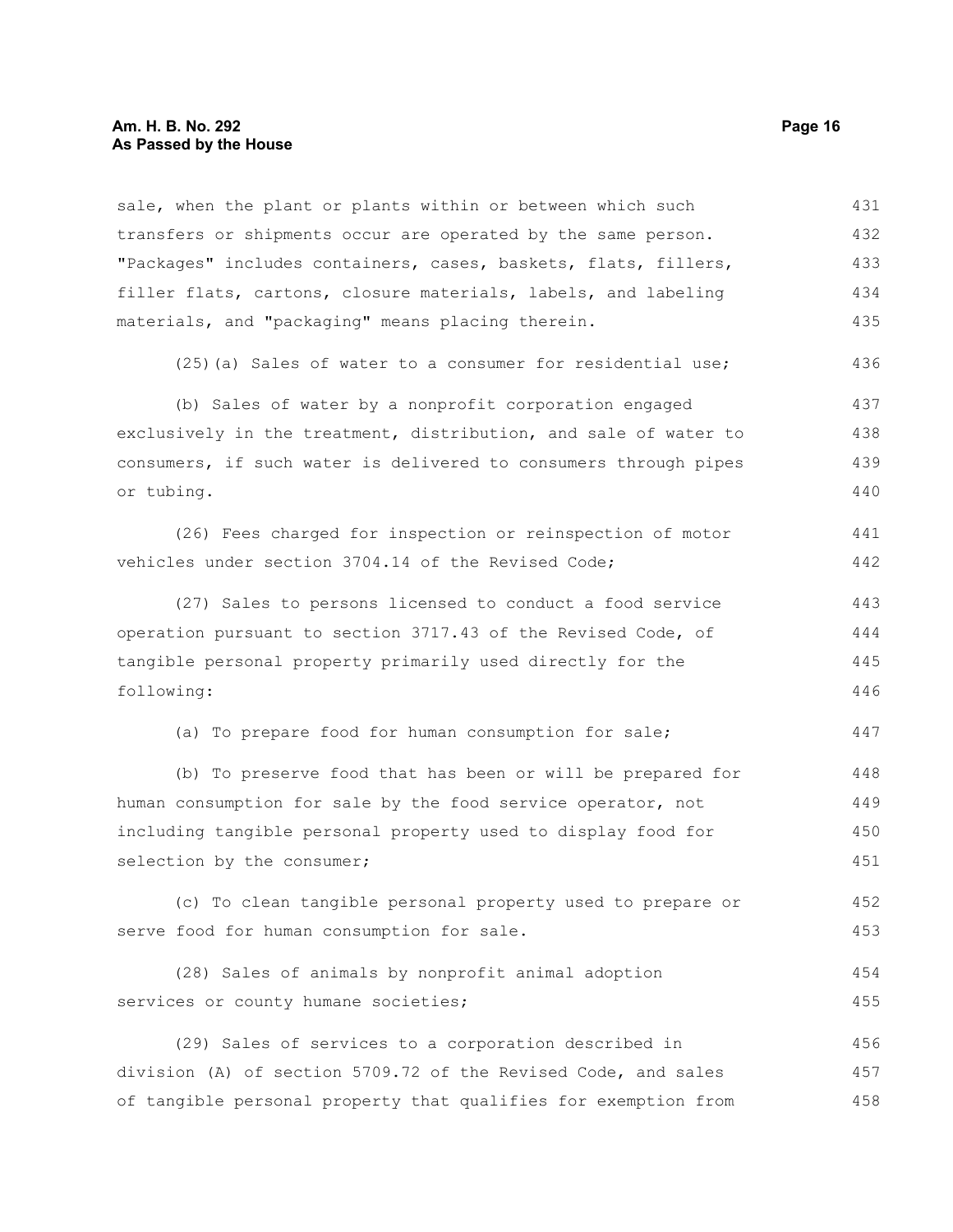taxation under section 5709.72 of the Revised Code;

(30) Sales and installation of agricultural land tile, as defined in division (B)(5)(a) of section 5739.01 of the Revised Code; 460 461 462

(31) Sales and erection or installation of portable grain bins, as defined in division (B)(5)(b) of section 5739.01 of the Revised Code;

(32) The sale, lease, repair, and maintenance of, parts for, or items attached to or incorporated in, motor vehicles that are primarily used for transporting tangible personal property belonging to others by a person engaged in highway transportation for hire, except for packages and packaging used for the transportation of tangible personal property; 466 467 468 469 470 471

(33) Sales to the state headquarters of any veterans' organization in this state that is either incorporated and issued a charter by the congress of the United States or is recognized by the United States veterans administration, for use by the headquarters; 472 473 474 475 476

(34) Sales to a telecommunications service vendor, mobile telecommunications service vendor, or satellite broadcasting service vendor of tangible personal property and services used directly and primarily in transmitting, receiving, switching, or recording any interactive, one- or two-way electromagnetic communications, including voice, image, data, and information, through the use of any medium, including, but not limited to, poles, wires, cables, switching equipment, computers, and record storage devices and media, and component parts for the tangible personal property. The exemption provided in this division shall be in lieu of all other exemptions under division (B)(42)(a) or 477 478 479 480 481 482 483 484 485 486 487

459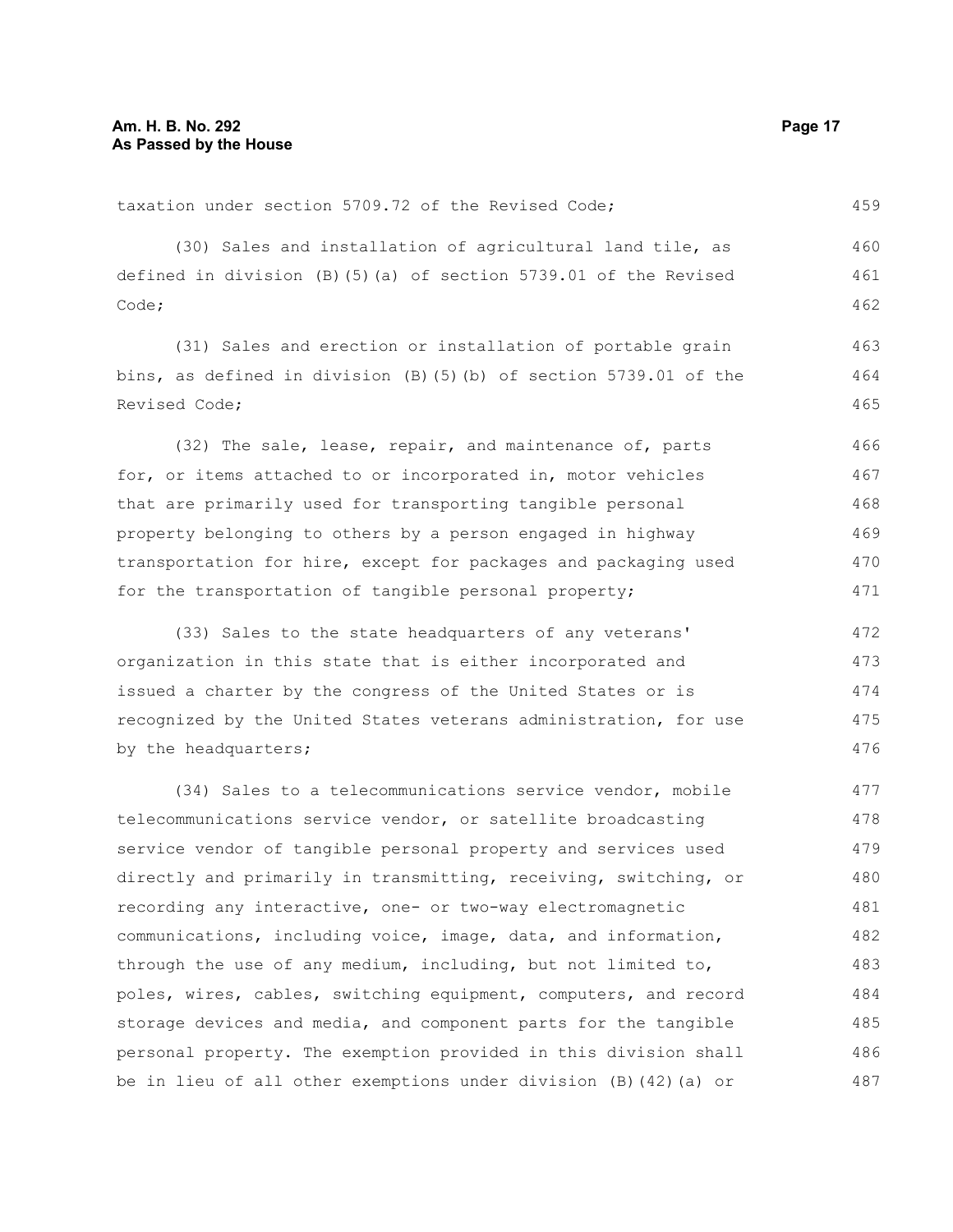(n) of this section to which the vendor may otherwise be entitled, based upon the use of the thing purchased in providing the telecommunications, mobile telecommunications, or satellite broadcasting service. 488 489 490 491

(35)(a) Sales where the purpose of the consumer is to use or consume the things transferred in making retail sales and consisting of newspaper inserts, catalogues, coupons, flyers, gift certificates, or other advertising material that prices and describes tangible personal property offered for retail sale. 492 493 494 495 496

(b) Sales to direct marketing vendors of preliminary materials such as photographs, artwork, and typesetting that will be used in printing advertising material; and of printed matter that offers free merchandise or chances to win sweepstake prizes and that is mailed to potential customers with advertising material described in division (B)(35)(a) of this section; 497 498 499 500 501 502 503

(c) Sales of equipment such as telephones, computers, facsimile machines, and similar tangible personal property primarily used to accept orders for direct marketing retail sales. 504 505 506 507

(d) Sales of automatic food vending machines that preserve food with a shelf life of forty-five days or less by refrigeration and dispense it to the consumer. 508 509 510

For purposes of division (B)(35) of this section, "direct marketing" means the method of selling where consumers order tangible personal property by United States mail, delivery service, or telecommunication and the vendor delivers or ships the tangible personal property sold to the consumer from a warehouse, catalogue distribution center, or similar fulfillment 511 512 513 514 515 516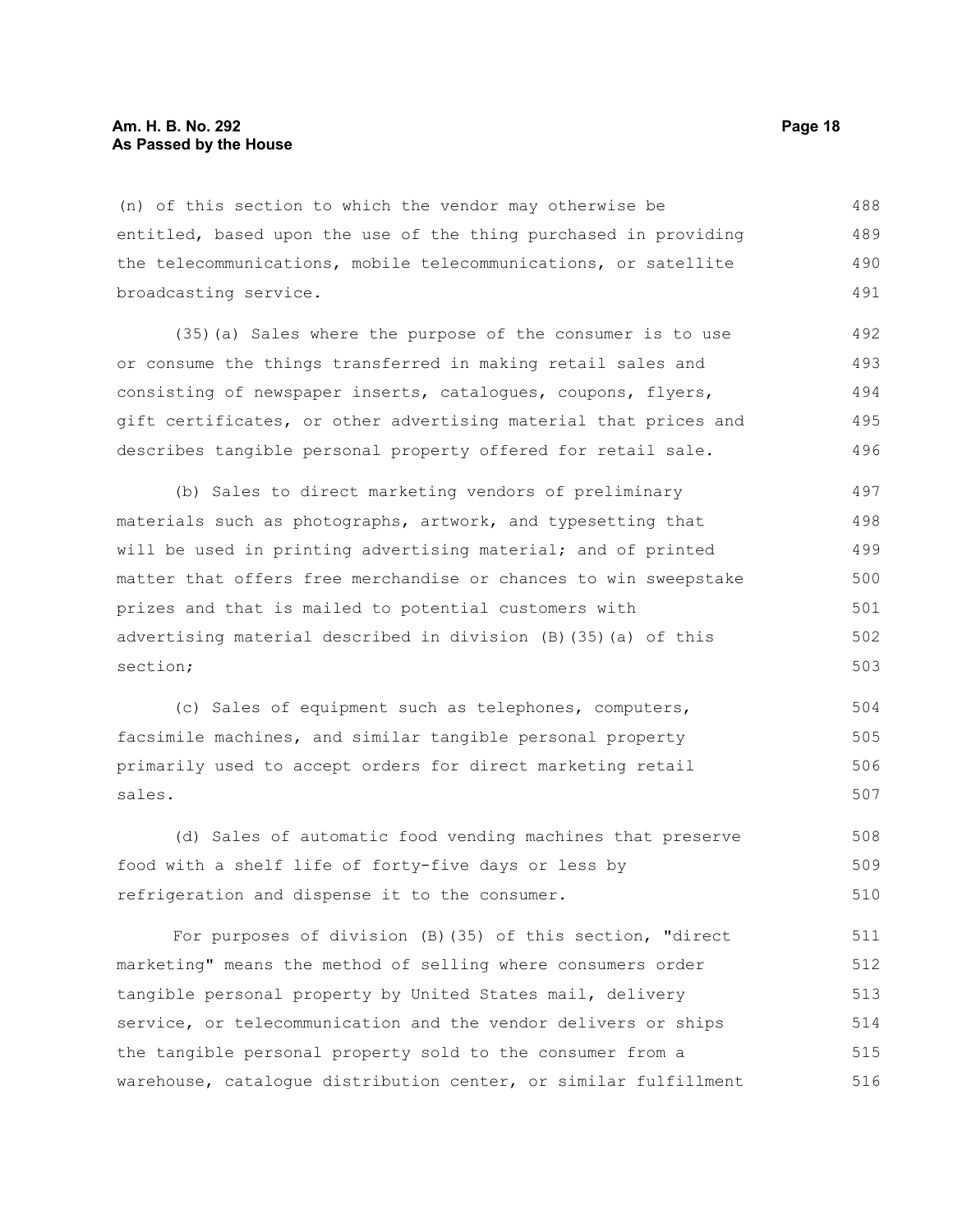days.

facility by means of the United States mail, delivery service, or common carrier. (36) Sales to a person engaged in the business of horticulture or producing livestock of materials to be incorporated into a horticulture structure or livestock structure; (37) Sales of personal computers, computer monitors, computer keyboards, modems, and other peripheral computer equipment to an individual who is licensed or certified to teach in an elementary or a secondary school in this state for use by that individual in preparation for teaching elementary or secondary school students; (38) Sales of tangible personal property that is not required to be registered or licensed under the laws of this state to a citizen of a foreign nation that is not a citizen of the United States, provided the property is delivered to a person in this state that is not a related member of the purchaser, is physically present in this state for the sole purpose of temporary storage and package consolidation, and is subsequently delivered to the purchaser at a delivery address in a foreign nation. As used in division (B)(38) of this section, "related member" has the same meaning as in section 5733.042 of the Revised Code, and "temporary storage" means the storage of tangible personal property for a period of not more than sixty 517 518 519 520 521 522 523 524 525 526 527 528 529 530 531 532 533 534 535 536 537 538 539 540

(39) Sales of used manufactured homes and used mobile homes, as defined in section 5739.0210 of the Revised Code, made on or after January 1, 2000; 542 543 544

(40) Sales of tangible personal property and services to a

541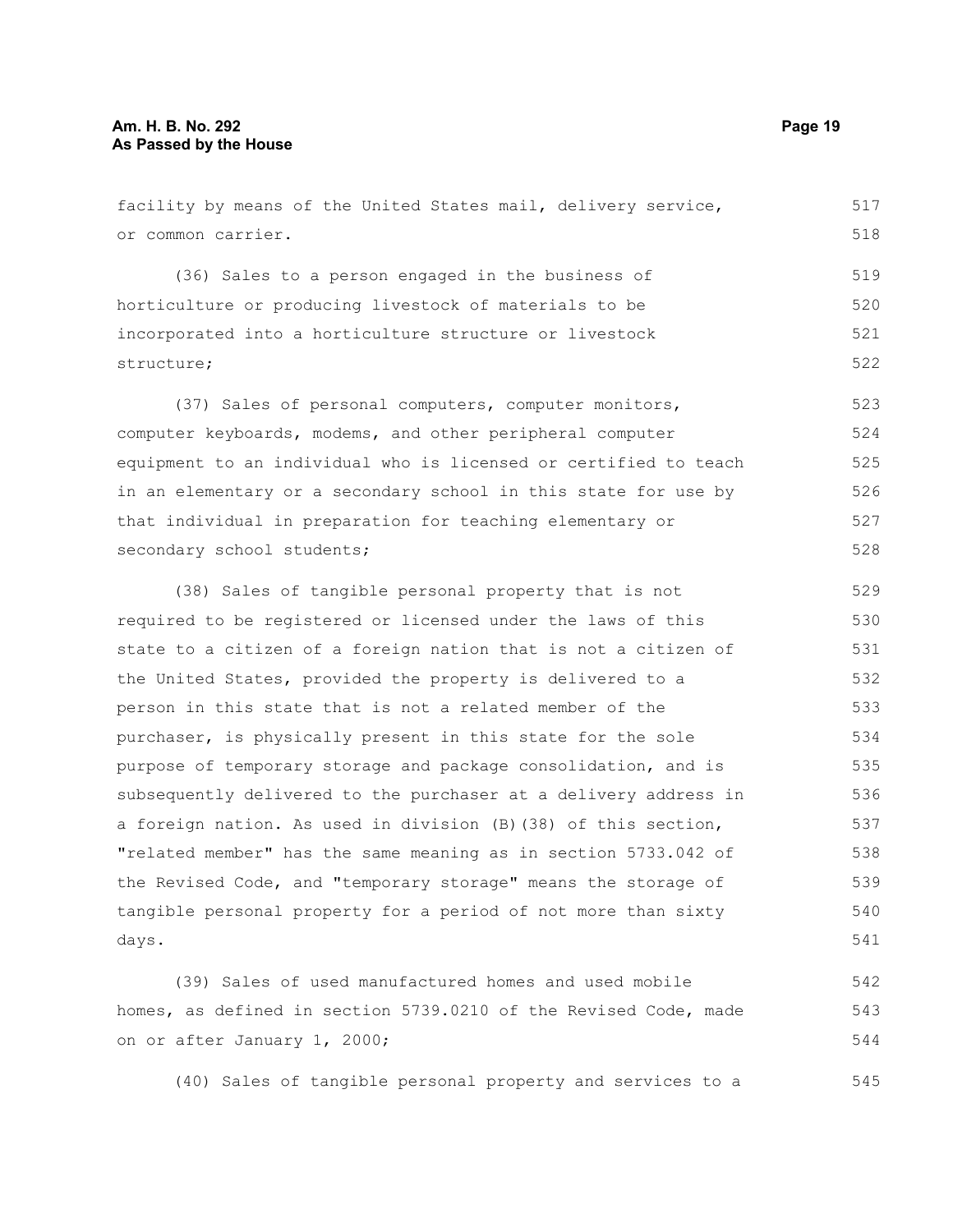### **Am. H. B. No. 292 Page 20 As Passed by the House**

provider of electricity used or consumed directly and primarily in generating, transmitting, or distributing electricity for use by others, including property that is or is to be incorporated into and will become a part of the consumer's production, transmission, or distribution system and that retains its classification as tangible personal property after incorporation; fuel or power used in the production, transmission, or distribution of electricity; energy conversion equipment as defined in section 5727.01 of the Revised Code; and tangible personal property and services used in the repair and maintenance of the production, transmission, or distribution system, including only those motor vehicles as are specially designed and equipped for such use. The exemption provided in this division shall be in lieu of all other exemptions in division (B)(42)(a) or (n) of this section to which a provider of electricity may otherwise be entitled based on the use of the tangible personal property or service purchased in generating, transmitting, or distributing electricity. 546 547 548 549 550 551 552 553 554 555 556 557 558 559 560 561 562 563

(41) Sales to a person providing services under division (B)(3)(r) of section 5739.01 of the Revised Code of tangible personal property and services used directly and primarily in providing taxable services under that section. 564 565 566 567

(42) Sales where the purpose of the purchaser is to do any of the following: 568 569

(a) To incorporate the thing transferred as a material or a part into tangible personal property to be produced for sale by manufacturing, assembling, processing, or refining; or to use or consume the thing transferred directly in producing tangible personal property for sale by mining, including, without limitation, the extraction from the earth of all substances that 570 571 572 573 574 575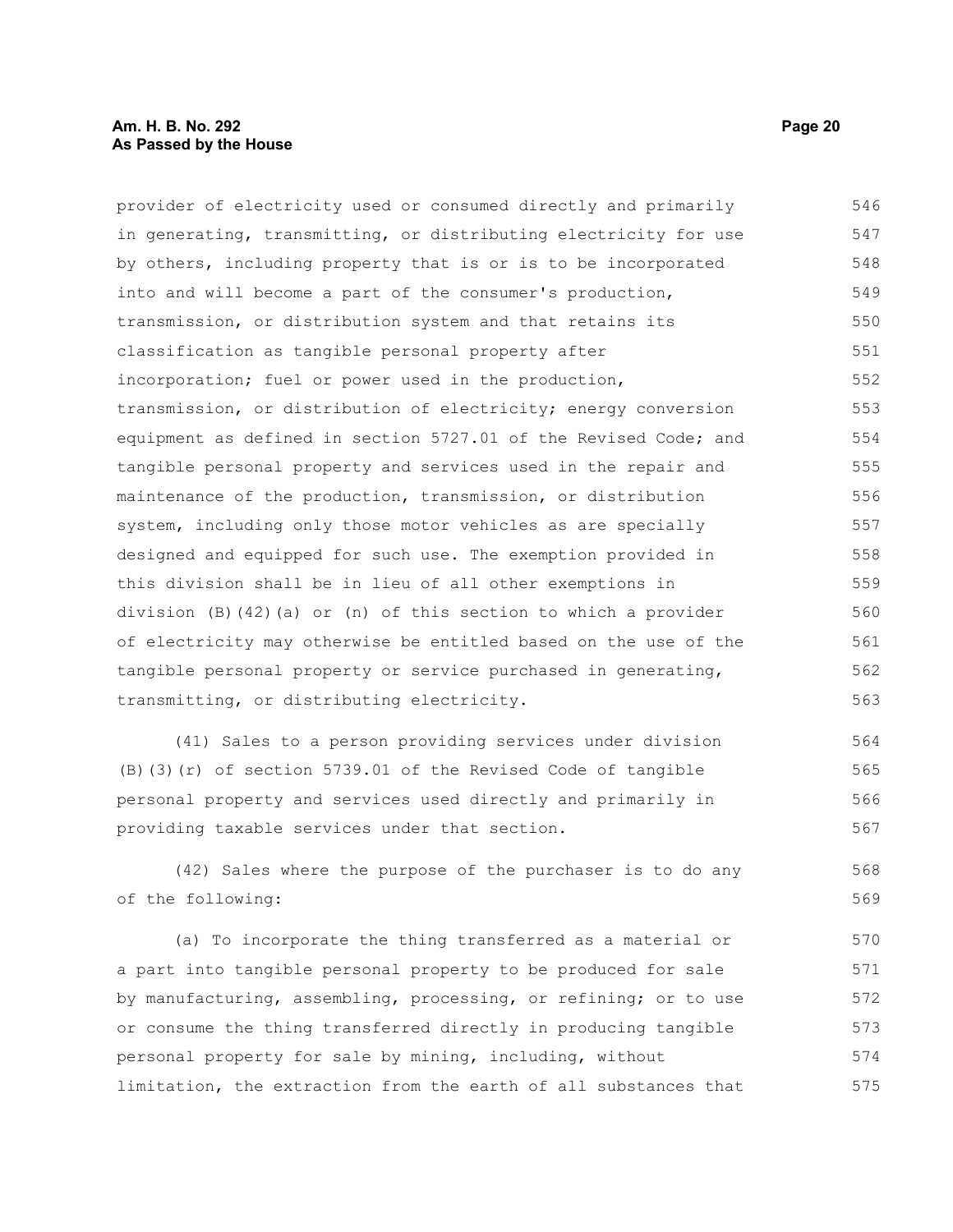are classed geologically as minerals, or directly in the rendition of a public utility service, except that the sales tax levied by this section shall be collected upon all meals, drinks, and food for human consumption sold when transporting persons. This paragraph does not exempt from "retail sale" or "sales at retail" the sale of tangible personal property that is to be incorporated into a structure or improvement to real property. 576 577 578 579 580 581 582 583

(b) To hold the thing transferred as security for the performance of an obligation of the vendor; 584 585

(c) To resell, hold, use, or consume the thing transferred as evidence of a contract of insurance; 586 587

(d) To use or consume the thing directly in commercial fishing; 588 589

(e) To incorporate the thing transferred as a material or a part into, or to use or consume the thing transferred directly in the production of, magazines distributed as controlled circulation publications; 590 591

(f) To use or consume the thing transferred in the production and preparation in suitable condition for market and sale of printed, imprinted, overprinted, lithographic, multilithic, blueprinted, photostatic, or other productions or reproductions of written or graphic matter; 594 595 596 597 598

(g) To use the thing transferred, as described in section 5739.011 of the Revised Code, primarily in a manufacturing operation to produce tangible personal property for sale; 599 600 601

(h) To use the benefit of a warranty, maintenance or service contract, or similar agreement, as described in division (B)(7) of section 5739.01 of the Revised Code, to repair or 602 603 604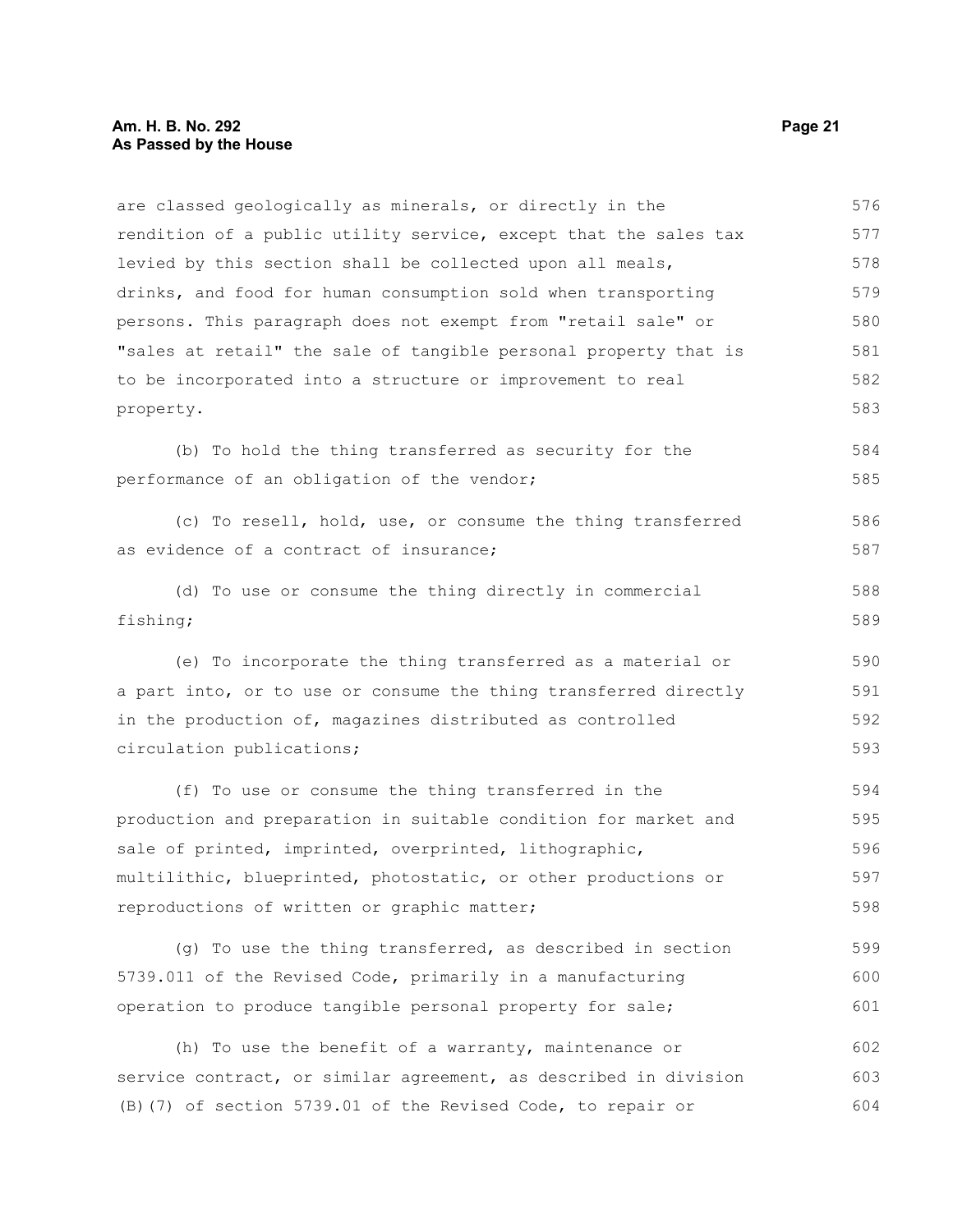maintain tangible personal property, if all of the property that is the subject of the warranty, contract, or agreement would not be subject to the tax imposed by this section; 605 606 607

(i) To use the thing transferred as qualified research and development equipment; 608 609

(j) To use or consume the thing transferred primarily in storing, transporting, mailing, or otherwise handling purchased sales inventory in a warehouse, distribution center, or similar facility when the inventory is primarily distributed outside this state to retail stores of the person who owns or controls the warehouse, distribution center, or similar facility, to retail stores of an affiliated group of which that person is a member, or by means of direct marketing. This division does not apply to motor vehicles registered for operation on the public highways. As used in this division, "affiliated group" has the same meaning as in division (B)(3)(e) of section 5739.01 of the Revised Code and "direct marketing" has the same meaning as in division (B)(35) of this section. 610 611 612 613 614 615 616 617 618 619 620 621 622

(k) To use or consume the thing transferred to fulfill a contractual obligation incurred by a warrantor pursuant to a warranty provided as a part of the price of the tangible personal property sold or by a vendor of a warranty, maintenance or service contract, or similar agreement the provision of which is defined as a sale under division (B)(7) of section 5739.01 of the Revised Code;

(l) To use or consume the thing transferred in the production of a newspaper for distribution to the public; 630 631

(m) To use tangible personal property to perform a service listed in division (B)(3) of section 5739.01 of the Revised 632 633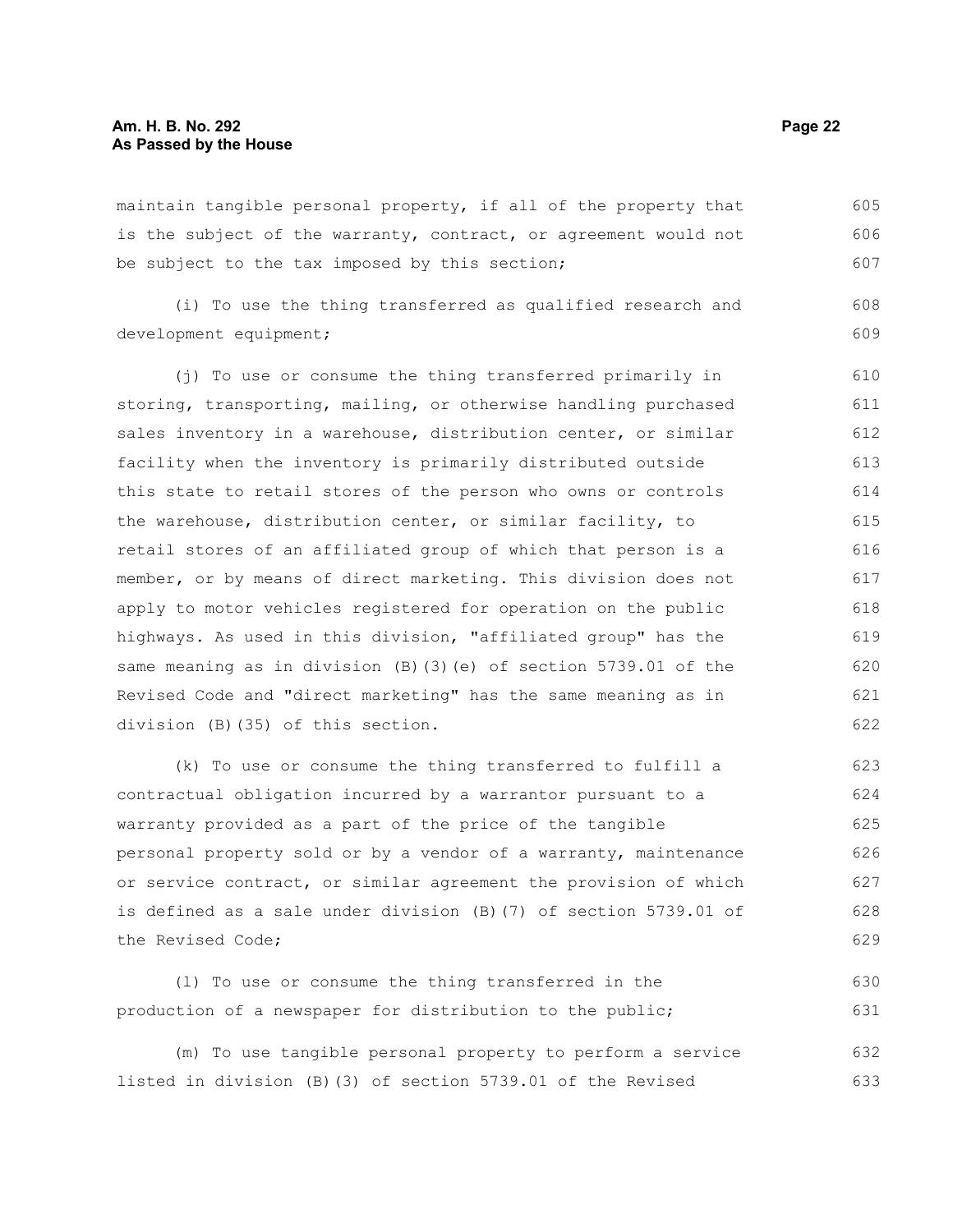Code, if the property is or is to be permanently transferred to the consumer of the service as an integral part of the performance of the service; (n) To use or consume the thing transferred primarily in producing tangible personal property for sale by farming, agriculture, horticulture, or floriculture. Persons engaged in rendering farming, agriculture, horticulture, or floriculture services for others are deemed engaged primarily in farming, agriculture, horticulture, or floriculture. This paragraph does not exempt from "retail sale" or "sales at retail" the sale of tangible personal property that is to be incorporated into a structure or improvement to real property. (o) To use or consume the thing transferred in acquiring, formatting, editing, storing, and disseminating data or information by electronic publishing; (p) To provide the thing transferred to the owner or lessee of a motor vehicle that is being repaired or serviced, if the thing transferred is a rented motor vehicle and the purchaser is reimbursed for the cost of the rented motor vehicle 634 635 636 637 638 639 640 641 642 643 644 645 646 647 648 649 650 651 652

by a manufacturer, warrantor, or provider of a maintenance, service, or other similar contract or agreement, with respect to the motor vehicle that is being repaired or serviced; 653 654 655

(q) To use or consume the thing transferred directly in production of crude oil and natural gas for sale. Persons engaged in rendering production services for others are deemed engaged in production. 656 657 658 659

As used in division (B)(42)(q) of this section, "production" means operations and tangible personal property directly used to expose and evaluate an underground reservoir 660 661 662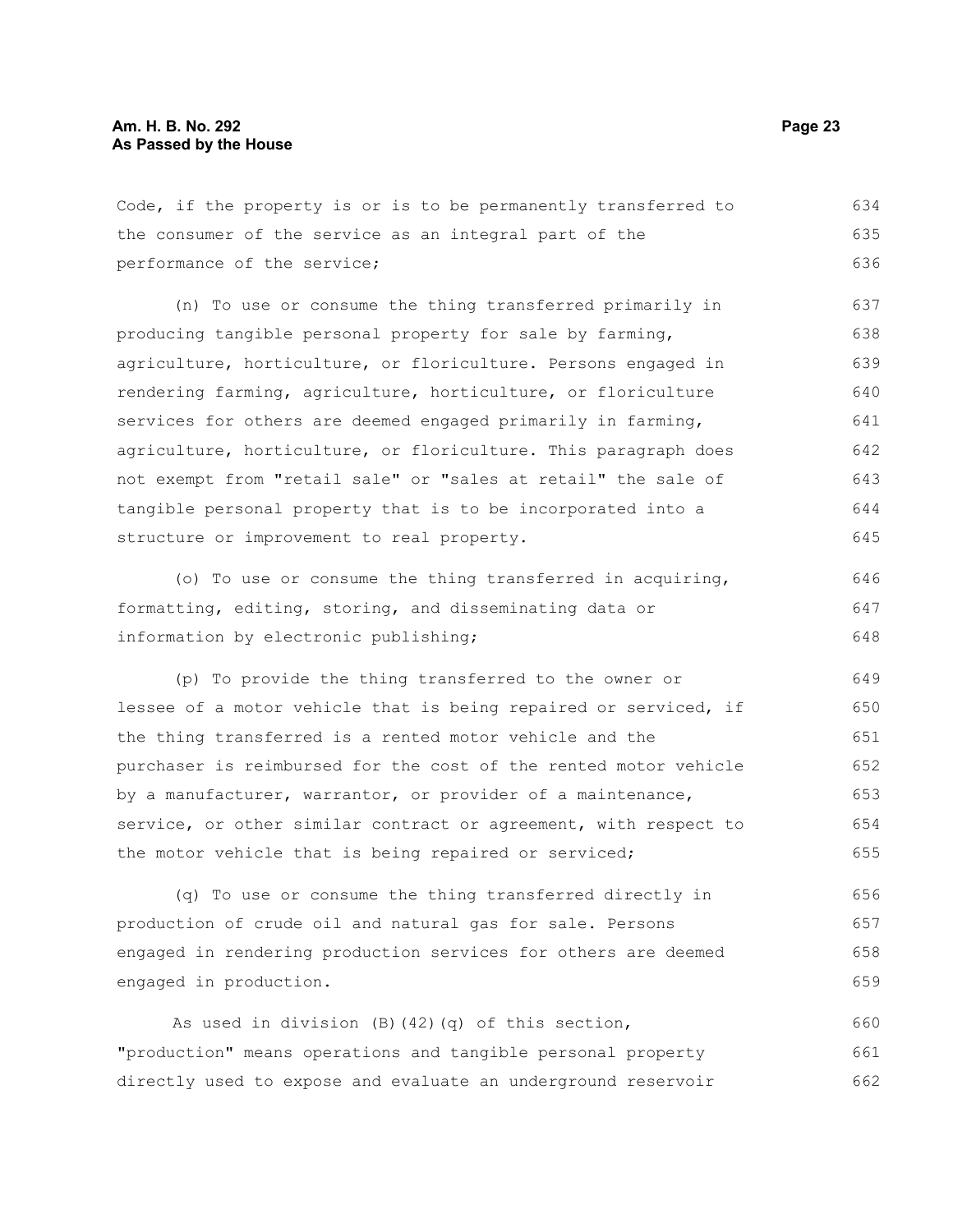that may contain hydrocarbon resources, prepare the wellbore for production, and lift and control all substances yielded by the reservoir to the surface of the earth. (i) For the purposes of division (B)(42)(q) of this section, the "thing transferred" includes, but is not limited to, any of the following: (I) Services provided in the construction of permanent access roads, services provided in the construction of the well site, and services provided in the construction of temporary impoundments; (II) Equipment and rigging used for the specific purpose of creating with integrity a wellbore pathway to underground reservoirs; (III) Drilling and workover services used to work within a subsurface wellbore, and tangible personal property directly used in providing such services; (IV) Casing, tubulars, and float and centralizing equipment; (V) Trailers to which production equipment is attached; (VI) Well completion services, including cementing of casing, and tangible personal property directly used in providing such services; (VII) Wireline evaluation, mud logging, and perforation services, and tangible personal property directly used in providing such services; (VIII) Reservoir stimulation, hydraulic fracturing, and 663 664 665 666 667 668 669 670 671 672 673 674 675 676 677 678 679 680 681 682 683 684 685 686 687 688

acidizing services, and tangible personal property directly used in providing such services, including all material pumped 689 690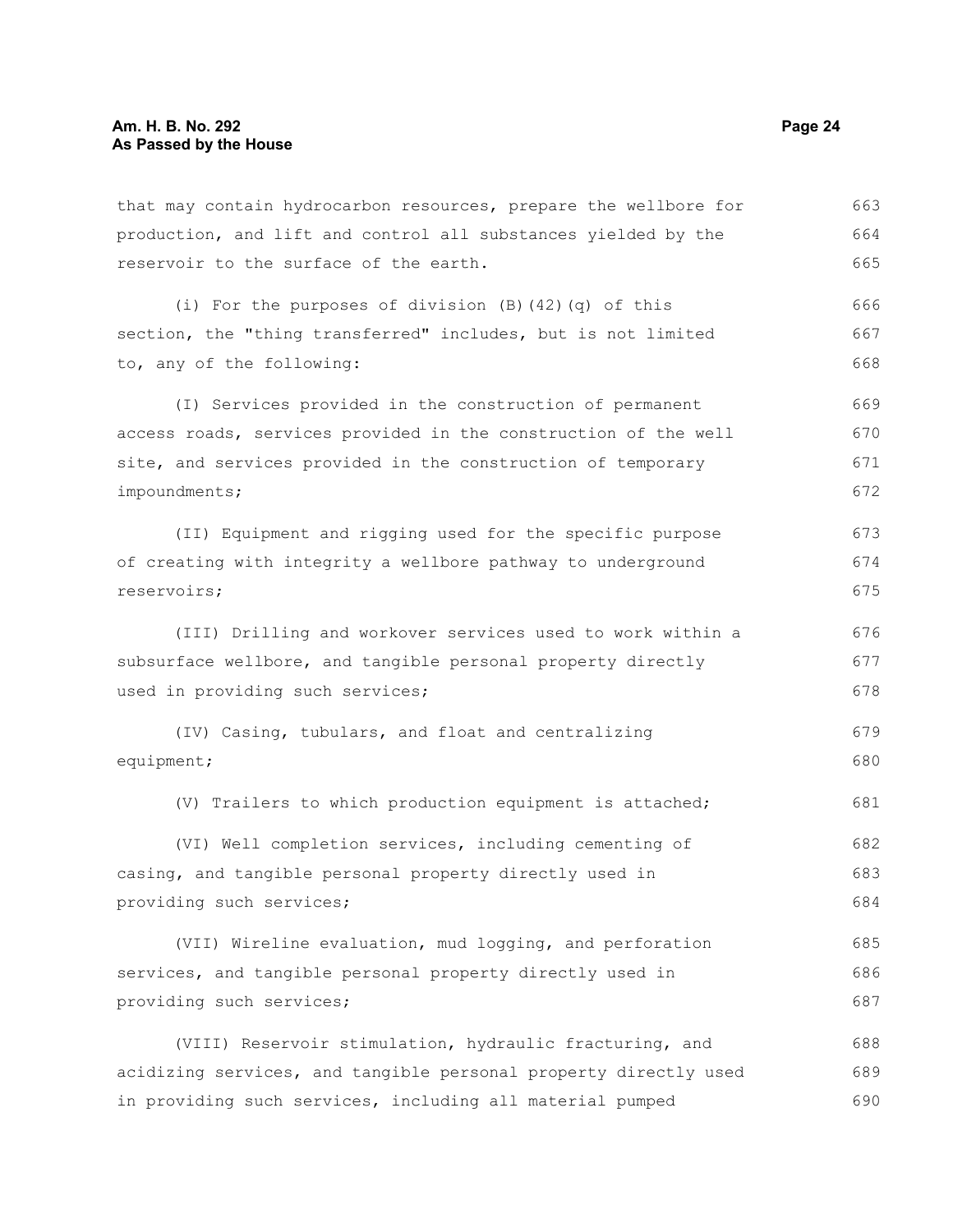| downhole;                                                                          | 691        |
|------------------------------------------------------------------------------------|------------|
| (IX) Pressure pumping equipment;                                                   | 692        |
| (X) Artificial lift systems equipment;                                             | 693        |
| (XI) Wellhead equipment and well site equipment used to                            | 694        |
| separate, stabilize, and control hydrocarbon phases and produced<br>water;         | 695<br>696 |
| (XII) Tangible personal property directly used to control<br>production equipment. | 697<br>698 |
| (ii) For the purposes of division $(B)$ $(42)$ $(q)$ of this                       | 699        |
| section, the "thing transferred" does not include any of the                       | 700        |
| following:                                                                         | 701        |
| (I) Tangible personal property used primarily in the                               | 702        |
| exploration and production of any mineral resource regulated                       | 703        |
| under Chapter 1509. of the Revised Code other than oil or gas;                     | 704        |
| (II) Tangible personal property used primarily in storing,                         | 705        |
| holding, or delivering solutions or chemicals used in well                         | 706        |
| stimulation as defined in section 1509.01 of the Revised Code;                     | 707        |
| (III) Tangible personal property used primarily in                                 | 708        |
| preparing, installing, or reclaiming foundations for drilling or                   | 709        |
| pumping equipment or well stimulation material tanks;                              | 710        |
| (IV) Tangible personal property used primarily in                                  | 711        |
| transporting, delivering, or removing equipment to or from the                     | 712        |
| well site or storing such equipment before its use at the well                     | 713        |
| site;                                                                              | 714        |

(V) Tangible personal property used primarily in gathering operations occurring off the well site, including gathering pipelines transporting hydrocarbon gas or liquids away from a 715 716 717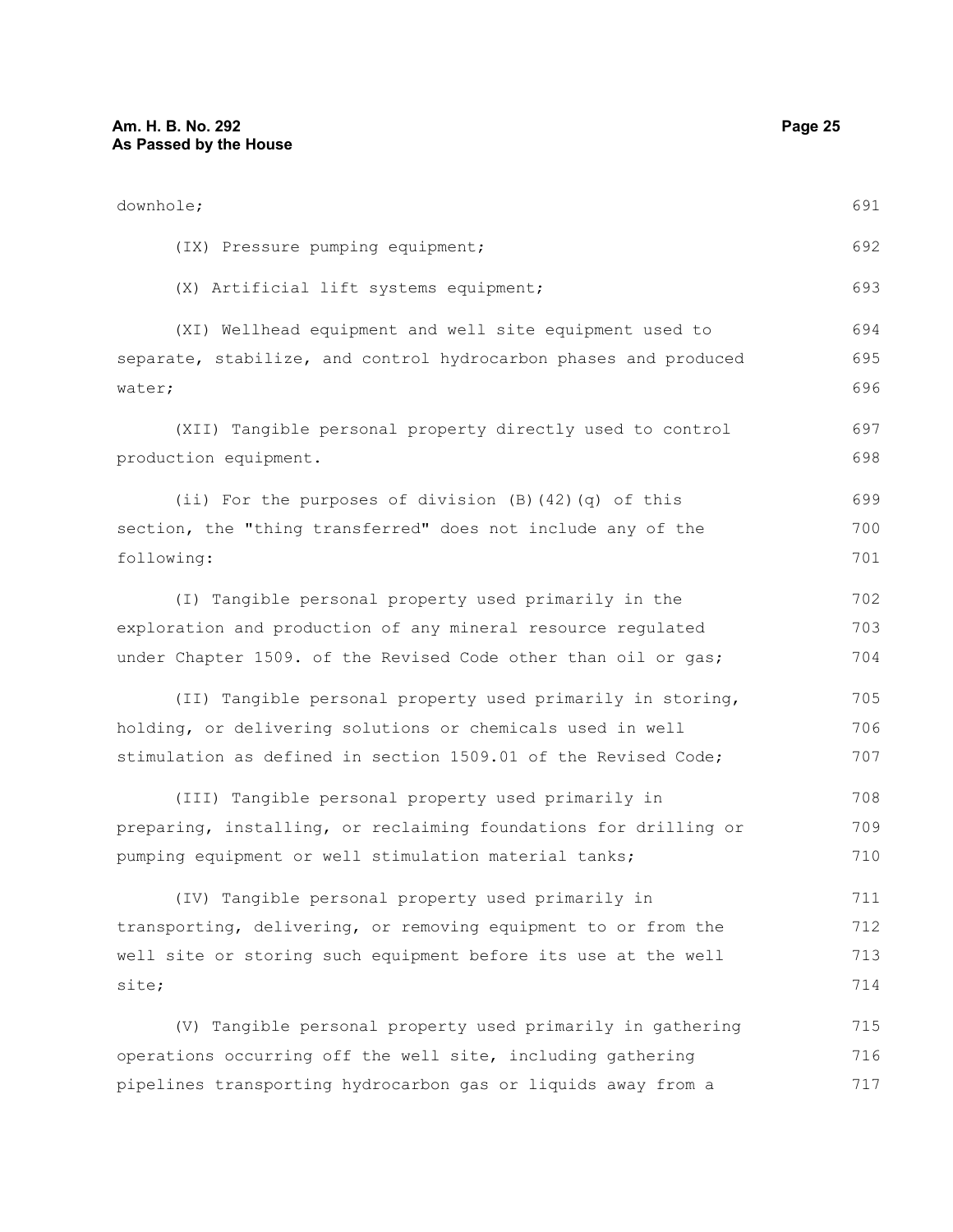| crude oil or natural gas production facility;                               | 718 |
|-----------------------------------------------------------------------------|-----|
| (VI) Tangible personal property that is to be incorporated                  | 719 |
| into a structure or improvement to real property;                           | 720 |
| (VII) Well site fencing, lighting, or security systems;                     | 721 |
| (VIII) Communication devices or services;                                   | 722 |
| (IX) Office supplies;                                                       | 723 |
| (X) Trailers used as offices or lodging;                                    | 724 |
| (XI) Motor vehicles of any kind;                                            | 725 |
| (XII) Tangible personal property used primarily for the                     | 726 |
| storage of drilling byproducts and fuel not used for production;            | 727 |
| (XIII) Tangible personal property used primarily as a                       | 728 |
| safety device;                                                              | 729 |
| (XIV) Data collection or monitoring devices;                                | 730 |
| (XV) Access ladders, stairs, or platforms attached to                       | 731 |
| storage tanks.                                                              | 732 |
| The enumeration of tangible personal property in division                   | 733 |
| $(B)$ (42) (q) (ii) of this section is not intended to be exhaustive,       | 734 |
| and any tangible personal property not so enumerated shall not              | 735 |
| necessarily be construed to be a "thing transferred" for the                | 736 |
| purposes of division (B) (42) (q) of this section.                          | 737 |
| The commissioner shall adopt and promulgate rules under                     | 738 |
| sections 119.01 to 119.13 of the Revised Code that the                      | 739 |
| commissioner deems necessary to administer division (B) (42) (q)            | 740 |
| of this section.                                                            | 741 |
| As used in division (B) (42) of this section, "thing"                       | 742 |
| includes all transactions included in divisions $(B)$ $(3)$ $(a)$ , $(b)$ , | 743 |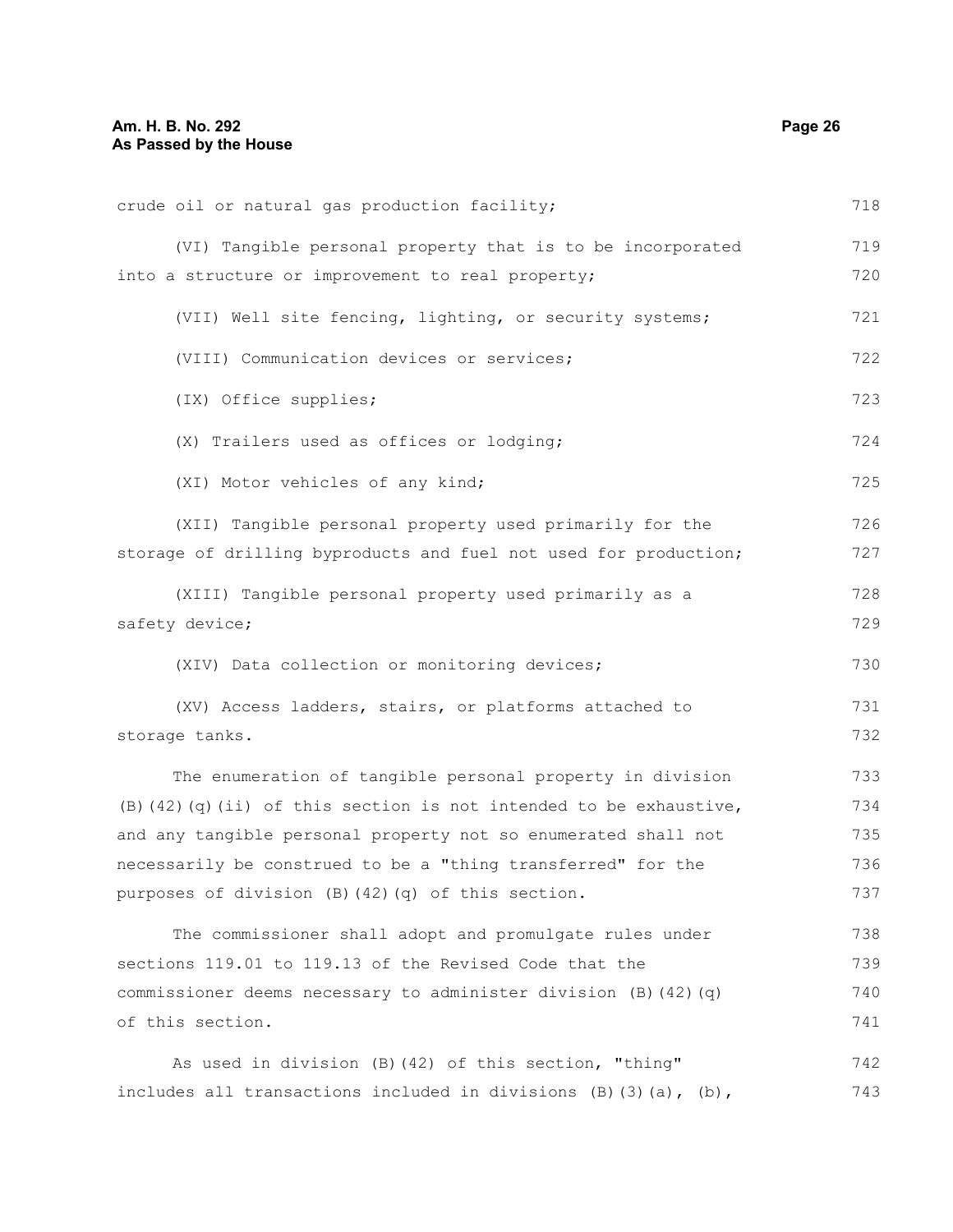and (e) of section 5739.01 of the Revised Code.

(43) Sales conducted through a coin operated device that activates vacuum equipment or equipment that dispenses water, whether or not in combination with soap or other cleaning agents or wax, to the consumer for the consumer's use on the premises in washing, cleaning, or waxing a motor vehicle, provided no other personal property or personal service is provided as part of the transaction. 745 746 747 748 749 750 751

(44) Sales of replacement and modification parts for engines, airframes, instruments, and interiors in, and paint for, aircraft used primarily in a fractional aircraft ownership program, and sales of services for the repair, modification, and maintenance of such aircraft, and machinery, equipment, and supplies primarily used to provide those services. 752 753 754 755 756 757

(45) Sales of telecommunications service that is used directly and primarily to perform the functions of a call center. As used in this division, "call center" means any physical location where telephone calls are placed or received in high volume for the purpose of making sales, marketing, customer service, technical support, or other specialized business activity, and that employs at least fifty individuals that engage in call center activities on a full-time basis, or sufficient individuals to fill fifty full-time equivalent positions. 758 759 760 761 762 763 764 765 766 767

(46) Sales by a telecommunications service vendor of 900 service to a subscriber. This division does not apply to information services. 768 769 770

(47) Sales of value-added non-voice data service. This division does not apply to any similar service that is not 771 772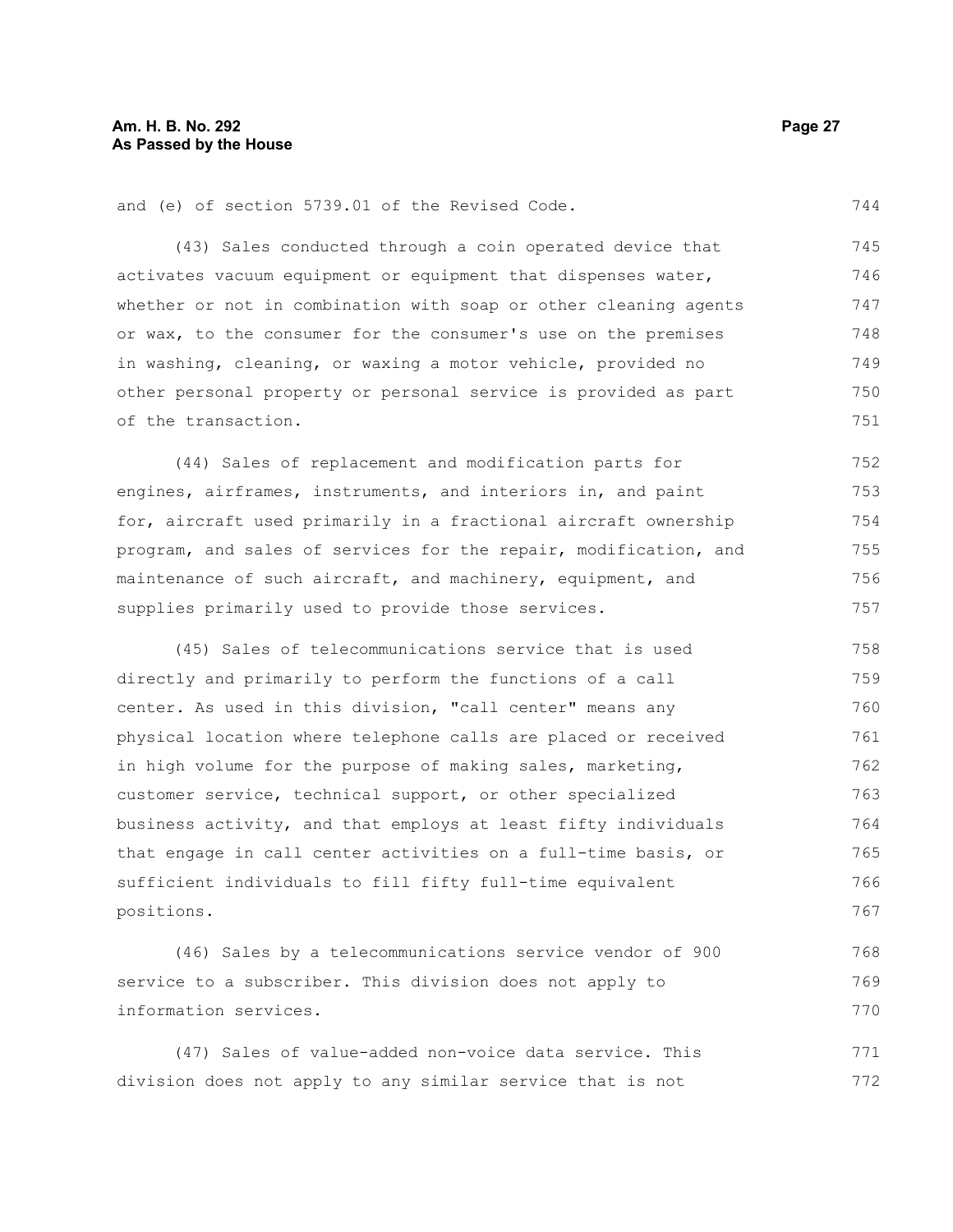otherwise a telecommunications service. 773

(48) Sales of feminine hygiene products.

(49) Sales of materials, parts, equipment, or engines used in the repair or maintenance of aircraft or avionics systems of such aircraft, and sales of repair, remodeling, replacement, or maintenance services in this state performed on aircraft or on an aircraft's avionics, engine, or component materials or parts. As used in division (B)(49) of this section, "aircraft" means aircraft of more than six thousand pounds maximum certified takeoff weight or used exclusively in general aviation. 775 776 777 778 779 780 781 782

(50) Sales of full flight simulators that are used for pilot or flight-crew training, sales of repair or replacement parts or components, and sales of repair or maintenance services for such full flight simulators. "Full flight simulator" means a replica of a specific type, or make, model, and series of aircraft cockpit. It includes the assemblage of equipment and computer programs necessary to represent aircraft operations in ground and flight conditions, a visual system providing an outof-the-cockpit view, and a system that provides cues at least equivalent to those of a three-degree-of-freedom motion system, and has the full range of capabilities of the systems installed in the device as described in appendices A and B of part 60 of chapter 1 of title 14 of the Code of Federal Regulations. 783 784 785 786 787 788 789 790 791 792 793 794 795

(51) Any transfer or lease of tangible personal property between the state and JobsOhio in accordance with section 4313.02 of the Revised Code. 796 797 798

(52)(a) Sales to a qualifying corporation. (b) As used in division (B)(52) of this section: (i) "Qualifying corporation" means a nonprofit corporation 799 800 801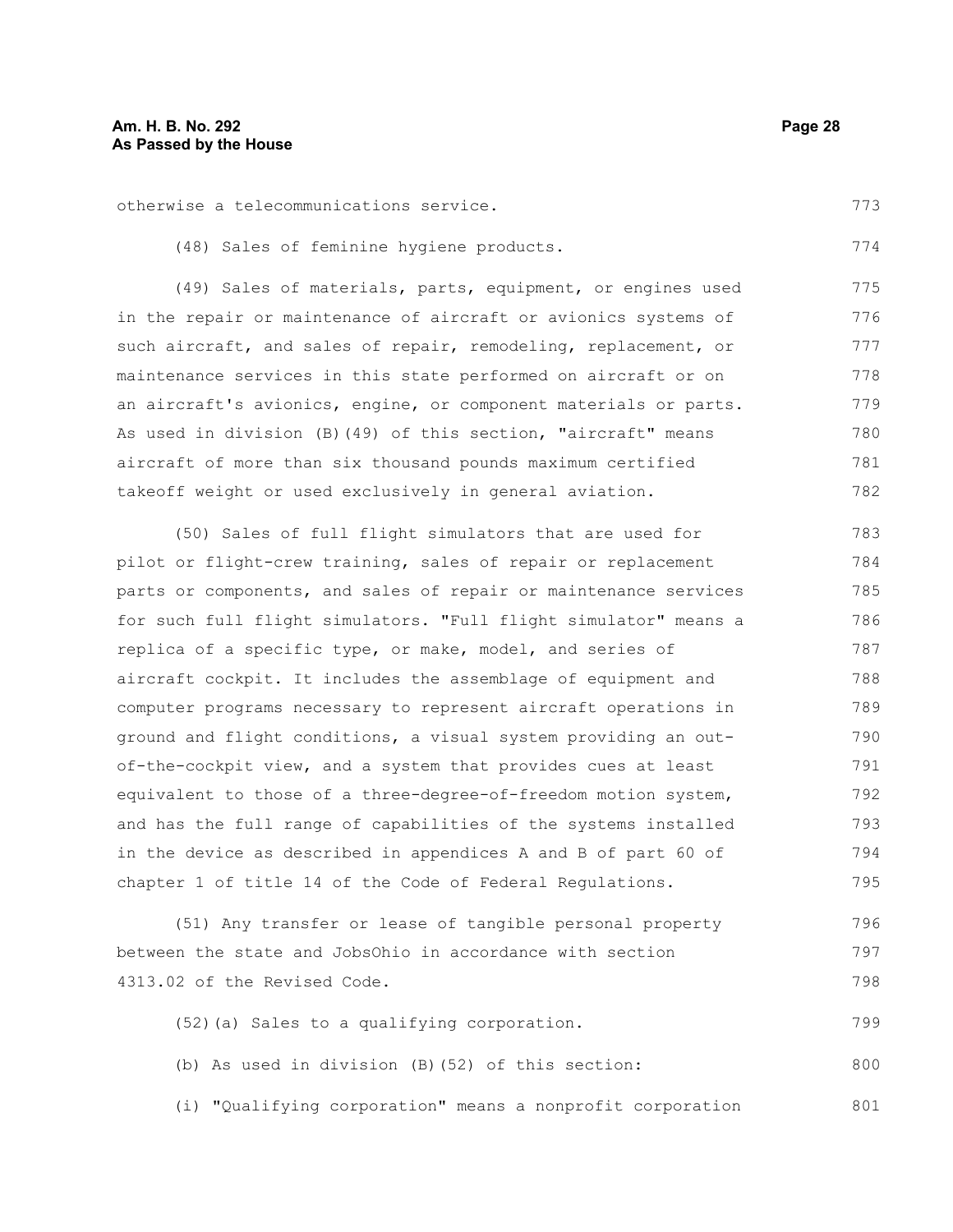### **Am. H. B. No. 292 Page 29 As Passed by the House**

organized in this state that leases from an eligible county land, buildings, structures, fixtures, and improvements to the land that are part of or used in a public recreational facility used by a major league professional athletic team or a class A to class AAA minor league affiliate of a major league professional athletic team for a significant portion of the team's home schedule, provided the following apply: 802 803 804 805 806 807 808

(I) The facility is leased from the eligible county pursuant to a lease that requires substantially all of the revenue from the operation of the business or activity conducted by the nonprofit corporation at the facility in excess of operating costs, capital expenditures, and reserves to be paid to the eligible county at least once per calendar year. 809 810 811 812 813 814

(II) Upon dissolution and liquidation of the nonprofit corporation, all of its net assets are distributable to the board of commissioners of the eligible county from which the corporation leases the facility. 815 816 817 818

(ii) "Eligible county" has the same meaning as in section 307.695 of the Revised Code.

(53) Sales to or by a cable service provider, video service provider, or radio or television broadcast station regulated by the federal government of cable service or programming, video service or programming, audio service or programming, or electronically transferred digital audiovisual or audio work. As used in division (B)(53) of this section, "cable service" and "cable service provider" have the same meanings as in section 1332.01 of the Revised Code, and "video service," "video service provider," and "video programming" have the same meanings as in section 1332.21 of the Revised Code. 821 822 823 824 825 826 827 828 829 830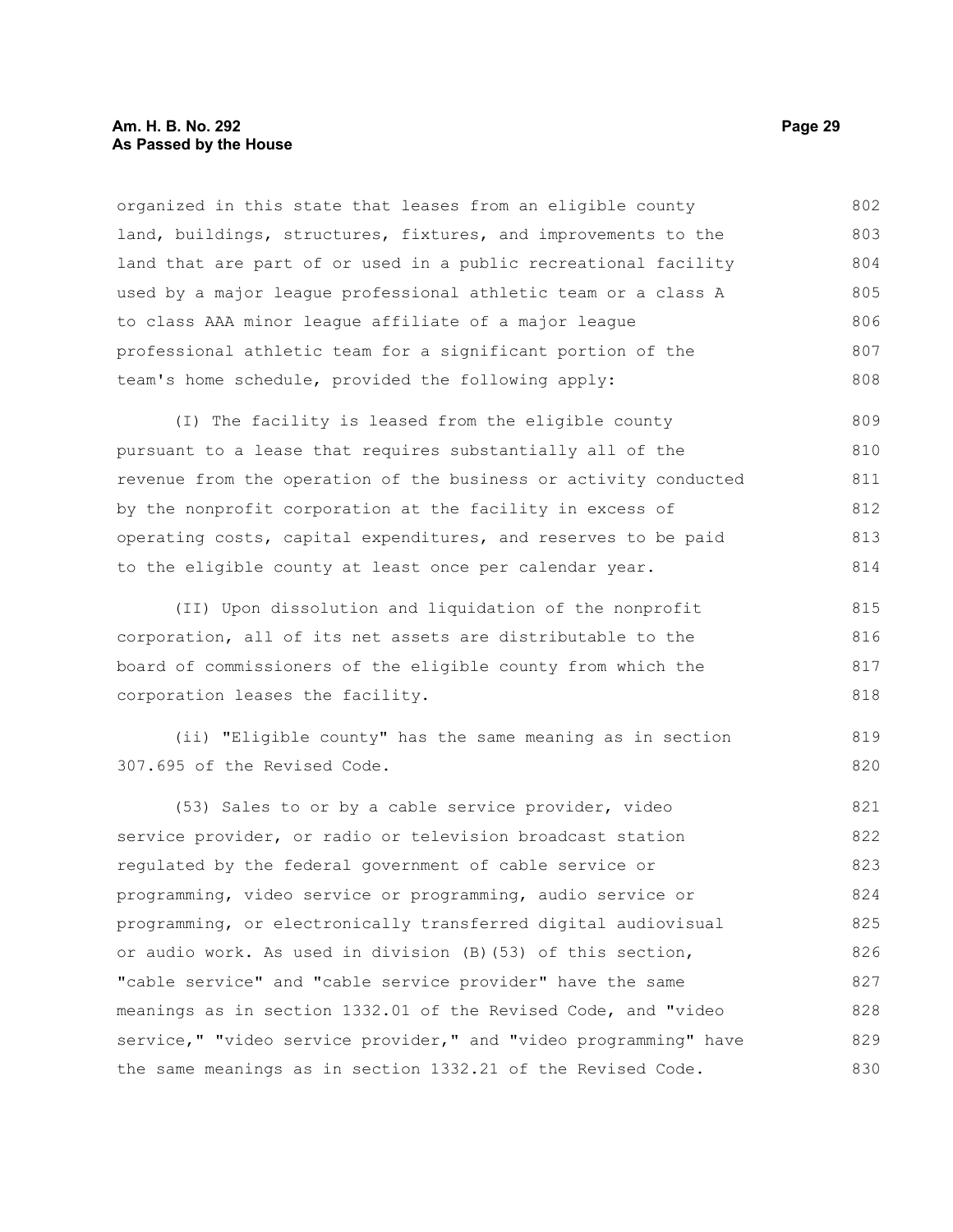## **Am. H. B. No. 292**  Page 30 **As Passed by the House**

| (54) Sales of a digital audio work electronically                | 831 |
|------------------------------------------------------------------|-----|
| transferred for delivery through use of a machine, such as a     | 832 |
| juke box, that does all of the following:                        | 833 |
| (a) Accepts direct payments to operate;                          | 834 |
| (b) Automatically plays a selected digital audio work for        | 835 |
| a single play upon receipt of a payment described in division    | 836 |
| $(B)$ $(54)$ $(a)$ of this section;                              | 837 |
| (c) Operates exclusively for the purpose of playing              | 838 |
| digital audio works in a commercial establishment.               | 839 |
| (55) (a) Sales of the following occurring on the first           | 840 |
| Friday of August and the following Saturday and Sunday of each   | 841 |
| year, beginning in 2018:                                         | 842 |
| (i) An item of clothing, the price of which is seventy-          | 843 |
| five dollars or less;                                            | 844 |
| (ii) An item of school supplies, the price of which is           | 845 |
| twenty dollars or less;                                          | 846 |
| (iii) An item of school instructional material, the price        | 847 |
| of which is twenty dollars or less.                              | 848 |
| (b) As used in division (B) (55) of this section:                | 849 |
| (i) "Clothing" means all human wearing apparel suitable          | 850 |
| for general use. "Clothing" includes, but is not limited to,     | 851 |
| aprons, household and shop; athletic supporters; baby receiving  | 852 |
| blankets; bathing suits and caps; beach capes and coats; belts   | 853 |
| and suspenders; boots; coats and jackets; costumes; diapers,     | 854 |
| children and adult, including disposable diapers; earmuffs;      | 855 |
| footlets; formal wear; garters and garter belts; girdles; gloves | 856 |
| and mittens for general use; hats and caps; hosiery; insoles for | 857 |
| shoes; lab coats; neckties; overshoes; pantyhose; rainwear;      | 858 |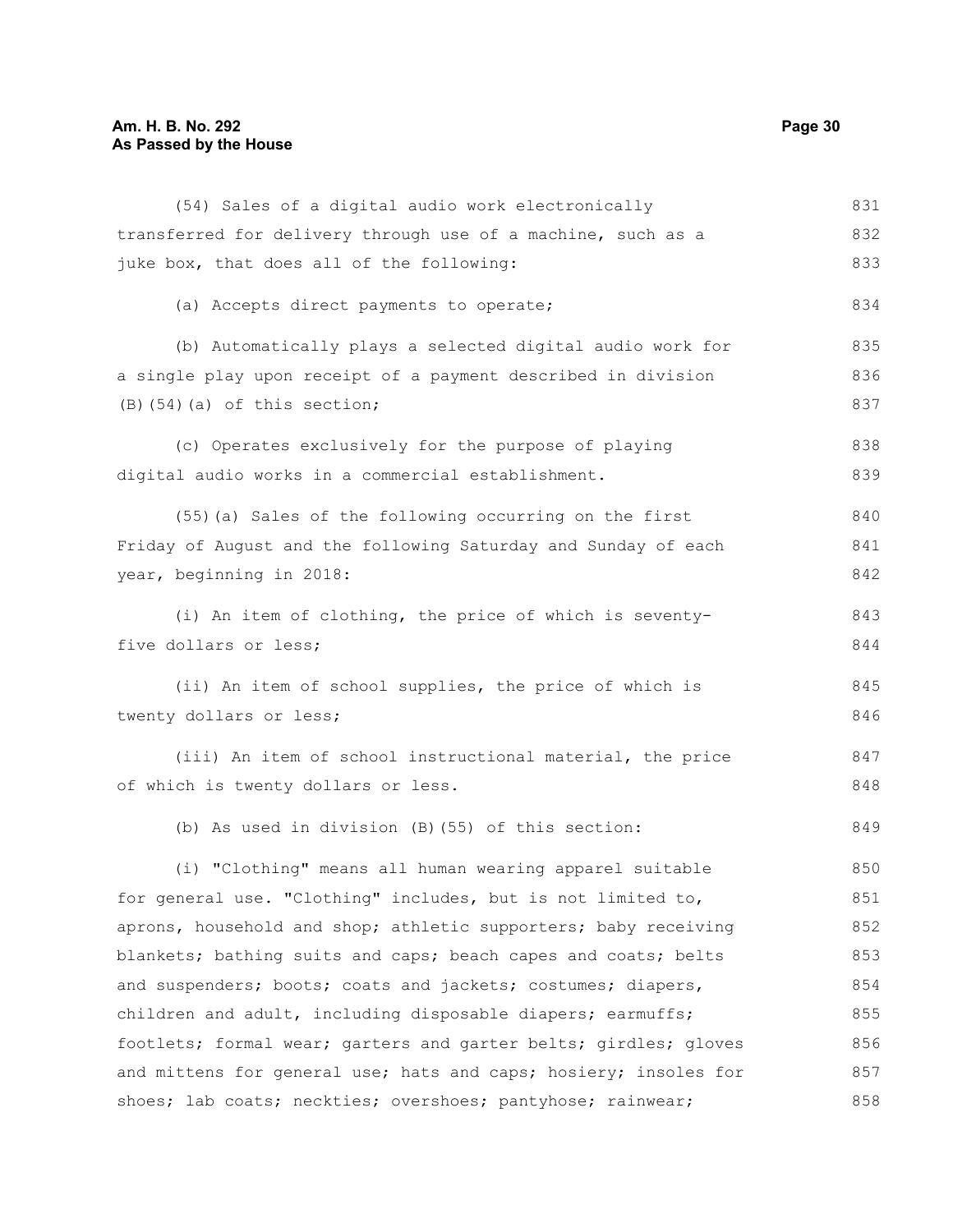rubber pants; sandals; scarves; shoes and shoe laces; slippers; sneakers; socks and stockings; steel-toed shoes; underwear; uniforms, athletic and nonathletic; and wedding apparel. "Clothing" does not include items purchased for use in a trade or business; clothing accessories or equipment; protective equipment; sports or recreational equipment; belt buckles sold separately; costume masks sold separately; patches and emblems sold separately; sewing equipment and supplies including, but not limited to, knitting needles, patterns, pins, scissors, sewing machines, sewing needles, tape measures, and thimbles; and sewing materials that become part of "clothing" including, but not limited to, buttons, fabric, lace, thread, yarn, and zippers. 859 860 861 862 863 864 865 866 867 868 869 870 871

(ii) "School supplies" means items commonly used by a student in a course of study. "School supplies" includes only the following items: binders; book bags; calculators; cellophane tape; blackboard chalk; compasses; composition books; crayons; erasers; folders, expandable, pocket, plastic, and manila; glue, paste, and paste sticks; highlighters; index cards; index card boxes; legal pads; lunch boxes; markers; notebooks; paper, loose-leaf ruled notebook paper, copy paper, graph paper, tracing paper, manila paper, colored paper, poster board, and construction paper; pencil boxes and other school supply boxes; pencil sharpeners; pencils; pens; protractors; rulers; scissors; and writing tablets. "School supplies" does not include any item purchased for use in a trade or business. 872 873 874 875 876 877 878 879 880 881 882 883 884

(iii) "School instructional material" means written material commonly used by a student in a course of study as a reference and to learn the subject being taught. "School instructional material" includes only the following items: reference books, reference maps and globes, textbooks, and 885 886 887 888 889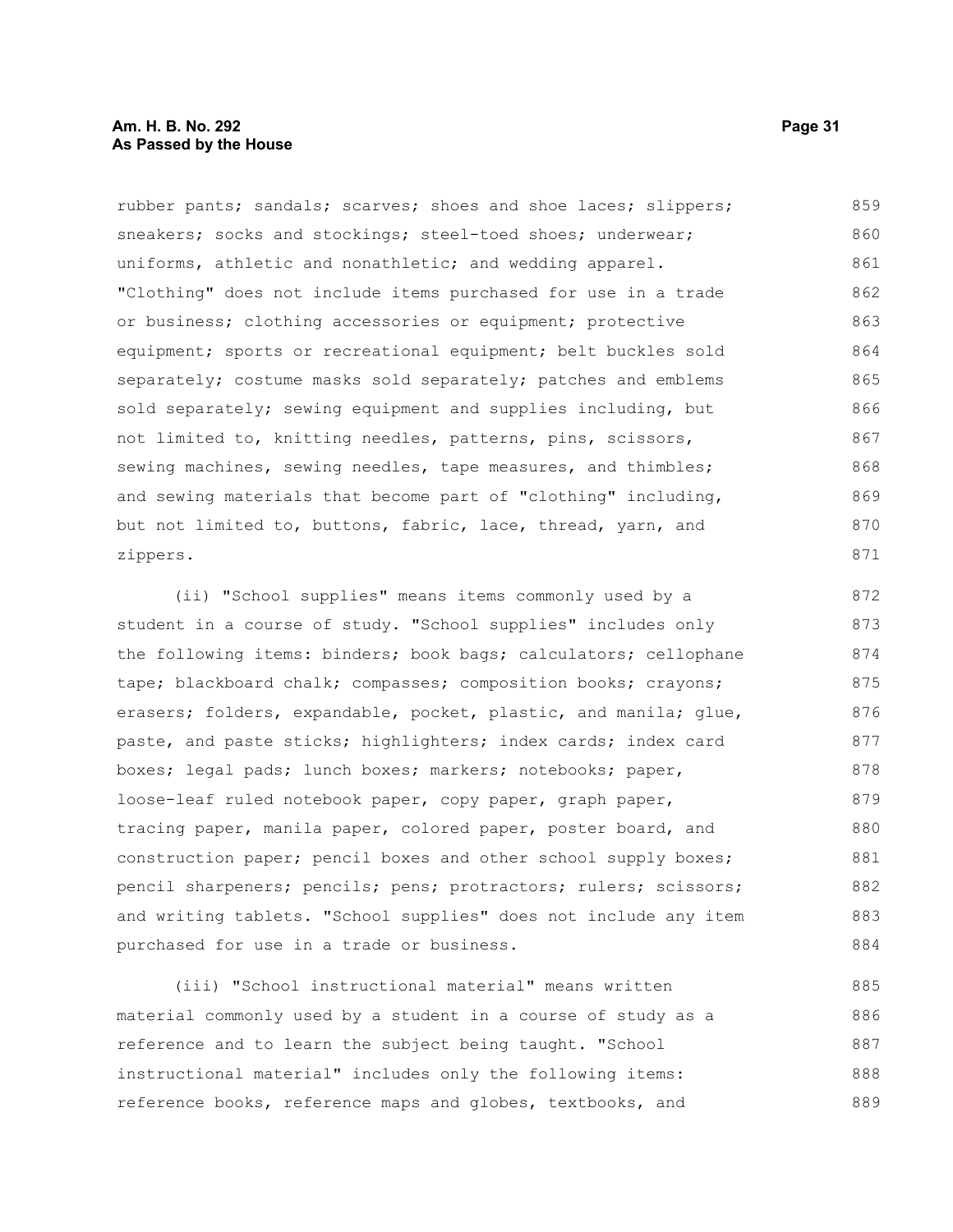### **Am. H. B. No. 292 Page 32 As Passed by the House**

workbooks. "School instructional material" does not include any material purchased for use in a trade or business. (56)(a) Sales of diapers or incontinence underpads sold pursuant to a prescription, for the benefit of a medicaid recipient with a diagnosis of incontinence, and by a medicaid provider that maintains a valid provider agreement under section 5164.30 of the Revised Code with the department of medicaid, provided that the medicaid program covers diapers or incontinence underpads as an incontinence garment. (b) As used in division (B)(56)(a) of this section: (i) "Diaper" means an absorbent garment worn by humans who are incapable of, or have difficulty, controlling their bladder or bowel movements. (ii) "Incontinence underpad" means an absorbent product, not worn on the body, designed to protect furniture or other tangible personal property from soiling or damage due to human incontinence. (57) Sales, on or before December 31, 2026, of qualifying property directly used in the production of electric vehicle products. As used in division (B)(57) of this section: (a) "Electric vehicle product" means a battery powered electric vehicle, an alternative powertrain technology vehicle, a hydrogen powered vehicle, or a plug-in hybrid electric vehicle, and charging stations needed to make use of those vehicles. (b) "Qualifying property" means parts and components specifically designed for use in, and unique to the production of electric vehicle products, including engines, transmissions, batteries, and brakes. Qualifying property does not include 890 891 892 893 894 895 896 897 898 899 900 901 902 903 904 905 906 907 908 909 910 911 912 913 914 915 916 917 918